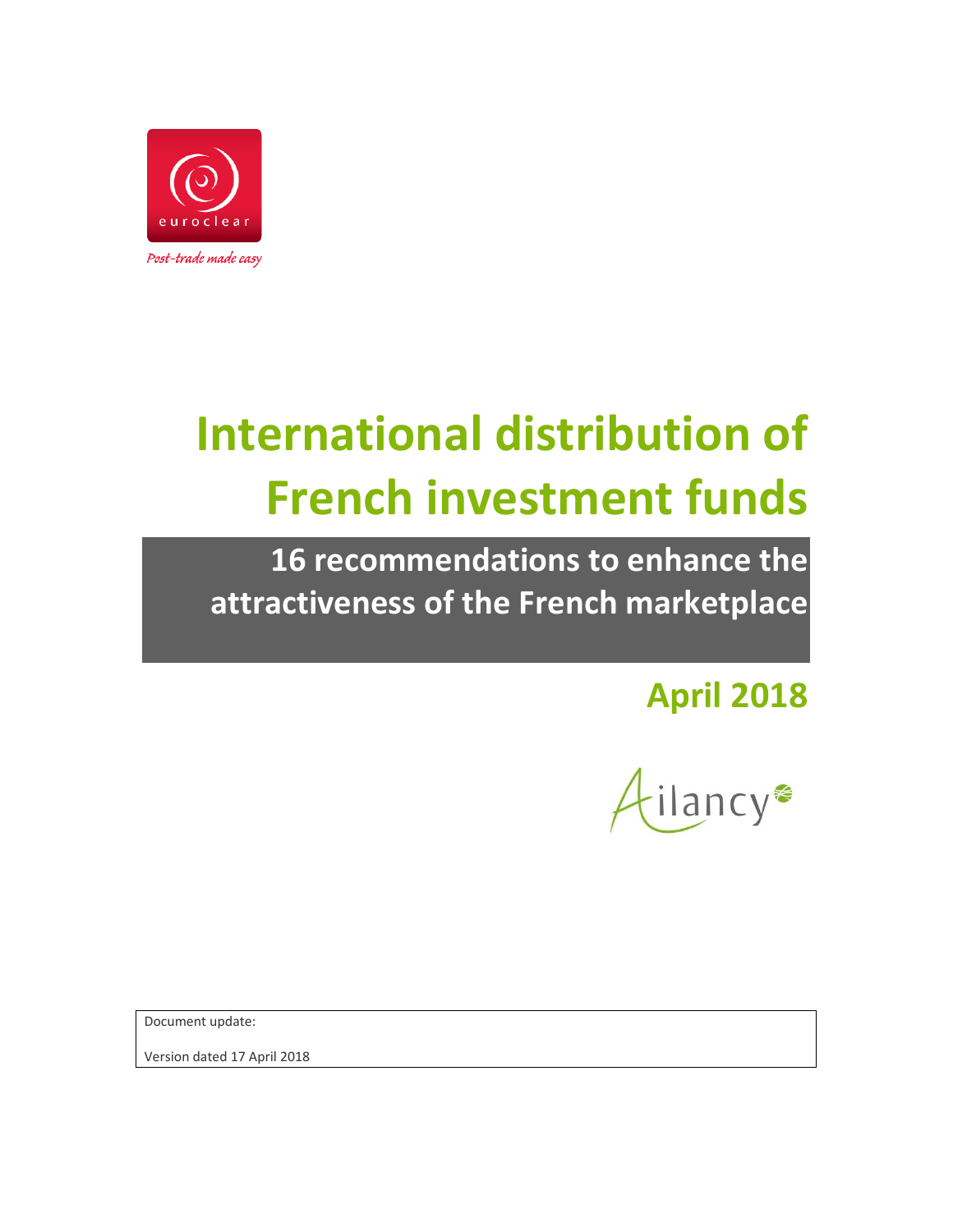## **Table of contents**

| $\mathbf{1}$ |     |  |
|--------------|-----|--|
| $2^{\circ}$  |     |  |
| 3            |     |  |
| 4            |     |  |
|              | 4.1 |  |
|              | 4.2 |  |
|              | 4.3 |  |
|              | 4.4 |  |
| 5.           |     |  |
|              | 5.1 |  |
|              | 5.2 |  |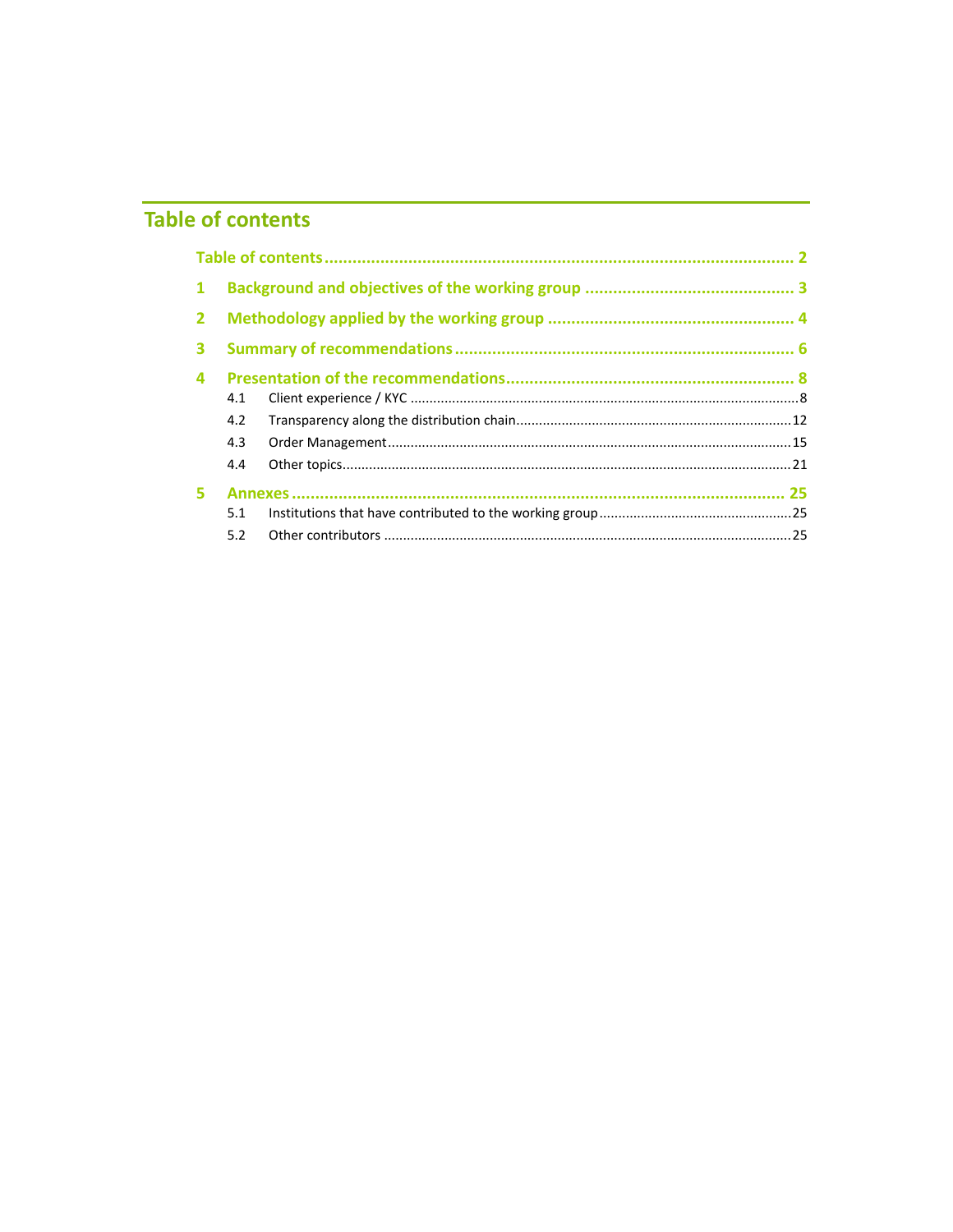

## **1 Background and objectives of the working group**

- ▸ The technical and regulatory architecture of the Paris marketplace allows to combine the benefits of the Central Securities Depository (CSD) and Transfer Agent (TA) models.
- ▸ In an increasingly competitive environment and with the development of new technologies, the number of European initiatives linked to the distribution of funds is growing.
- ▸ To enhance the efficiency and attractiveness of the Paris marketplace by leveraging the opportunities provided by new technologies, Euroclear France and Ailancy have mobilised key industry representatives to perform a critical review and recommend improvements to meet the needs of all players of the value chain.
- ▸ This work builds on the dynamics created by the FROG initiative in order to amplify its success.
- ▸ A working group comprising representatives from asset management companies, transfer agents, depositories, market infrastructures and industry associations met between September and December 2017 which resulted in the articulation of 16 recommendations. The list of participating institutions is included in Annex 1.
- $\blacktriangleright$  The recommendations included in the Report are provided to the Paris marketplace, to enable industry associations, through interaction with the players who share the same opinion and adhere to the recommendations, to prioritise and implement the different report recommendations.



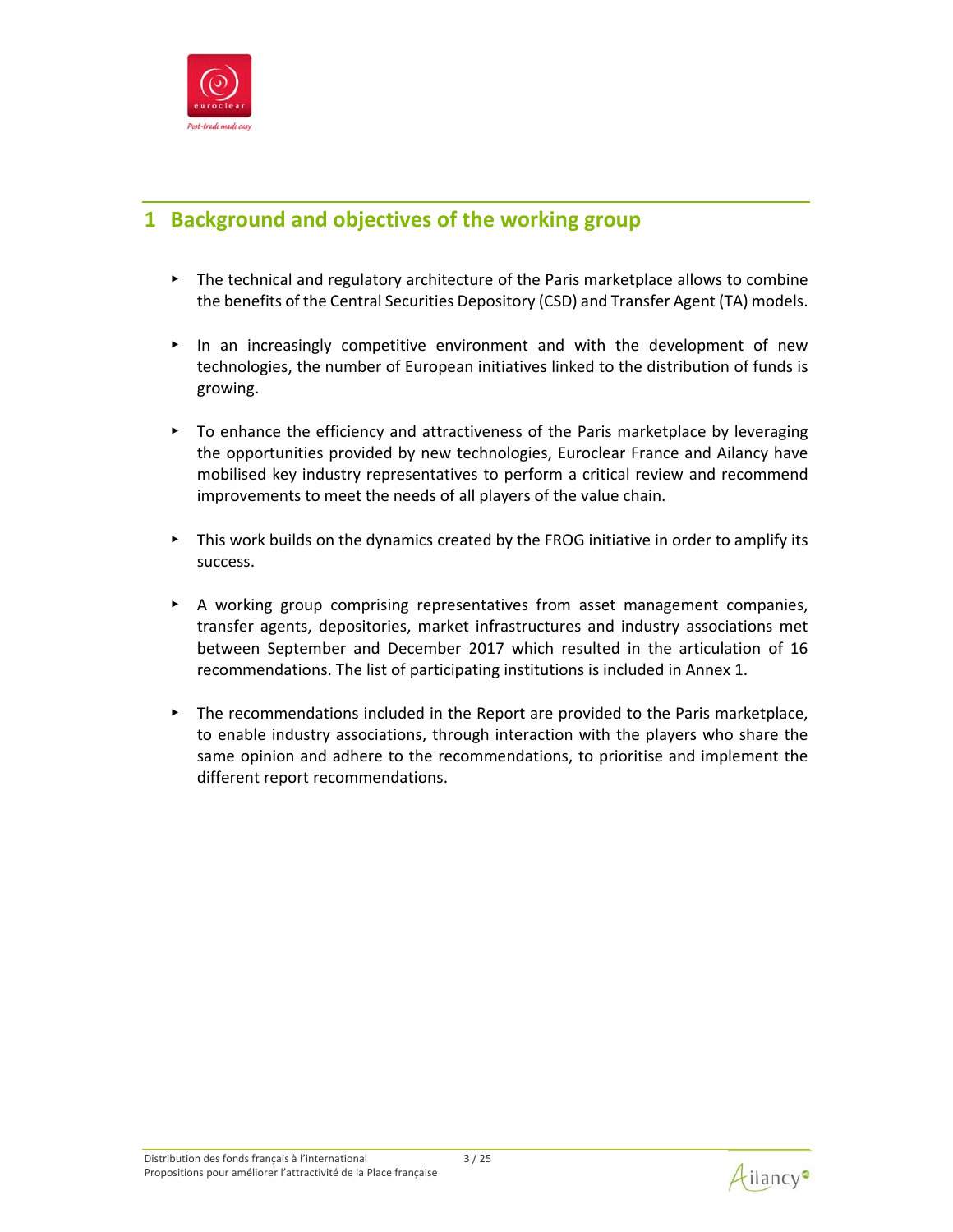

## **2 Methodology applied by the working group**

▸ A first workshop was organised to review the 5 key topics and prioritise the main challenges to address during the subsequent meetings.



- ▸ At the end of the first workshop, a broad consensus was reached on 3 equally important and highly interconnected topics, to be addressed with priority.
	- 1. Client experience / Know Your Customer (KYC)
	- 2. Order management
	- 3. Transparency along the distribution chain
	- The workshop also covered other topics, which are subject to recommendations. These topics are part of a fourth category called "Other topics".
- ▸ To facilitate the reading and follow‐up of the recommendations, they are numbered according to the 4 topics mentioned above, regardless of their priority level.
- ▸ Some additional recommendations, which are not linked to the distribution of funds at international level but have a French market specific dimension, were formulated during the discussions. These recommendations are also available in this report.

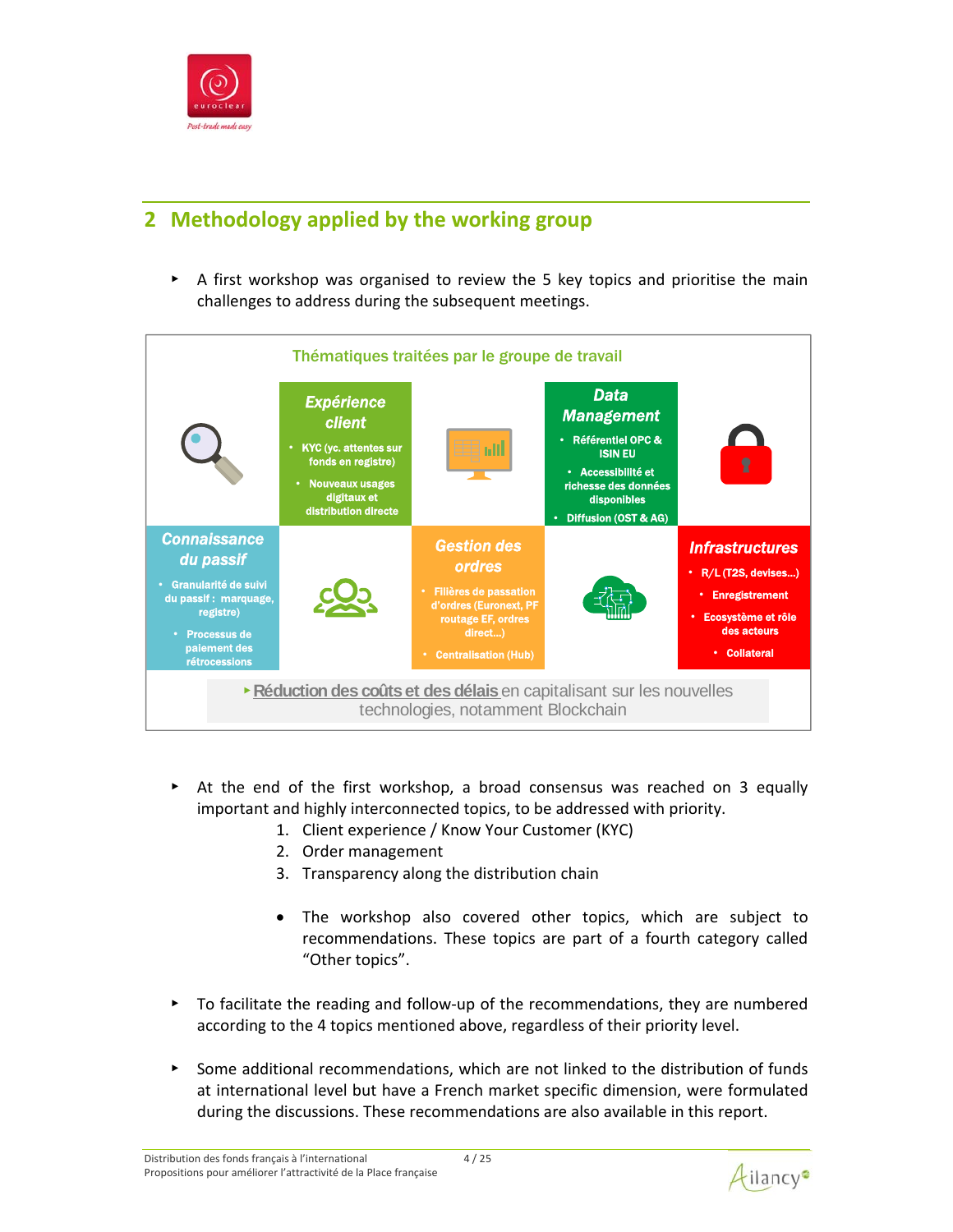

- ▸ For each topic, the recommendations have been classified as follows:
	- Quick win (QW): potential quick wins with no significant investment.
	- Priority 1 (P1): Urgent and unavoidable needs to address to ensure the attractiveness and performance of the Paris marketplace. These recommendations are highly visible for international investors and most of them require investments.
	- Priority 2 (P2): important developments for the industry performance that can be achieved on the long term. Some of the recommendations address international and/or national needs.
- ▸ The recommendations are supported by the following elements:
	- Overall objective of the recommendations and elements related to participants' pain points and/or needs allowing to highlight the context and experienced difficulties.
	- The nature of the work to be performed and the main challenges to overcome to have a macro understanding of the implementation complexity (high / medium / low) and the related cost ( $\epsilon \epsilon \epsilon, \epsilon$ ).
	- The recommended launch/implementation schedule in line with the defined level of priority.
	- The suggested player to take leadership for the relevant topic in coordination with the other stakeholders. For the sake of simplicity, only one player should take the lead of the initiative, although most of the recommendations require all players and industry associations to be involved.

Considering the collaborative involvement required from professionals and their industry associations, and in view of the resources to be mobilised to support the implementation of the recommendations, industry associations (as observers) are recommended to consult each other to agree on the projects to develop and the schedule of priorities.



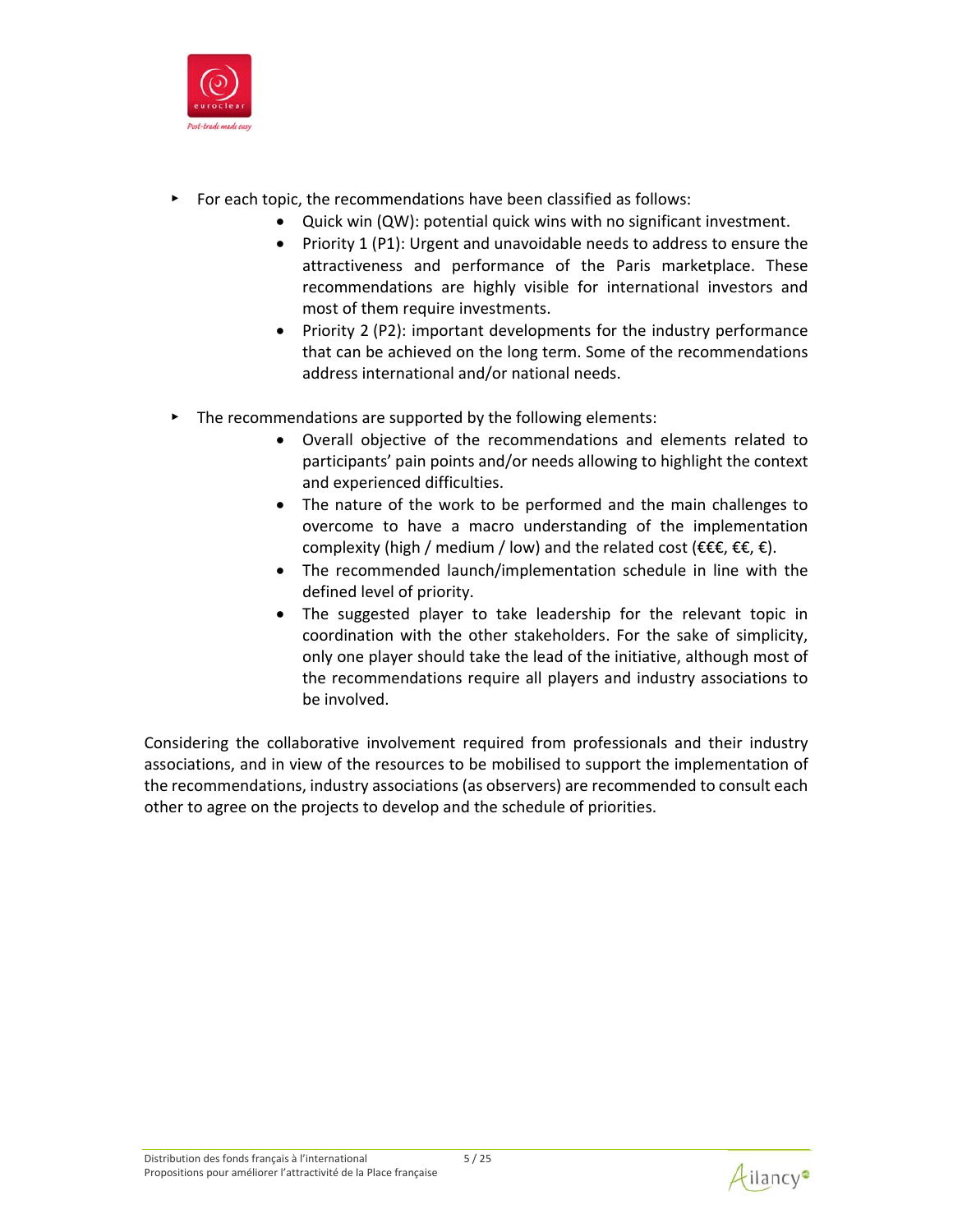

## **3 Summary of recommendations**

| <b>TOPICS</b>                 | <b>RECOMMENDATIONS</b>                                                                                                                                                                       | <b>COMP-</b><br><b>LEXITY</b>                 | <b>PRIORITY</b>            |
|-------------------------------|----------------------------------------------------------------------------------------------------------------------------------------------------------------------------------------------|-----------------------------------------------|----------------------------|
|                               | Promote the Paris marketplace standard regarding<br>$\bullet$<br>information to be provided as part of the KYC process<br>(recommendation n°1)                                               | Low<br>$(\epsilon)$                           | <b>Quick</b><br><b>Win</b> |
| <b>Client</b><br>experience / | Have a Paris marketplace KYC infrastructure of international<br>$\bullet$<br>dimension in place on the French market, allowing to<br>optimise the KYC process and costs (recommendation n°2) | <b>High</b><br>$(\epsilon \epsilon \epsilon)$ | 1                          |
| <b>KYC</b>                    | Enable portability of investor KYCs when the investor is<br>already client of a French financial institution<br>(recommendation n°3)                                                         | <b>Medium</b><br>$(\epsilon)$                 | 1                          |
|                               | Allocate a unique identifier to an individual investor as<br>defined in his country of residence (recommendation n°4)                                                                        | <b>Medium</b><br>$(\epsilon)$                 | $\overline{2}$             |
| Transparency<br>along the     | Provide asset managers with a better knowledge of their<br>$\bullet$<br>investors by using new technologies such as Blockchain<br>(recommendation n°5)                                       | <b>Medium</b><br>$(\epsilon \epsilon)$        | 1                          |
| distribution<br>chain         | Streamline the use of distributor tracking codes by<br>extending the use of LEI (Legal Entity Identifier) codes<br>(recommendation n°6)                                                      | <b>Medium</b><br>$(\epsilon)$                 | 2                          |
|                               | Open the Euroclear France order routing platform to<br>$\bullet$<br>financial intermediaries that are not Euroclear France<br>members (recommendation n°7)                                   | Low<br>$(\epsilon)$                           | $\mathbf{1}$               |
|                               | Promote the distribution of funds via new technologies<br>$\bullet$<br>(roboadvisors, ) by simplifying the transmission of direct<br>subscription / redemption orders (recommendation n°8)   | <b>Medium</b><br>$(\epsilon)$                 | 1                          |
| Order<br>management           | <b>Ensure interoperability between Euroclear France and the</b><br>Blockchain register(s) in which the funds are circulating<br>(recommendation n°9)                                         | Low<br>$(\epsilon)$                           |                            |
|                               | Define a standard between account holders and new forms<br>of (Blockchain) registers to provide the investor with a<br>consolidated view of his holdings (recommendation n°10)               | <b>Medium</b><br>$(\epsilon)$                 | 1                          |
|                               | Remind that the French market provides a multi-currency<br>Delivery vs Payment (DvP) settlement solution for                                                                                 | Low<br>$(\epsilon)$                           | $\mathbf{2}$               |

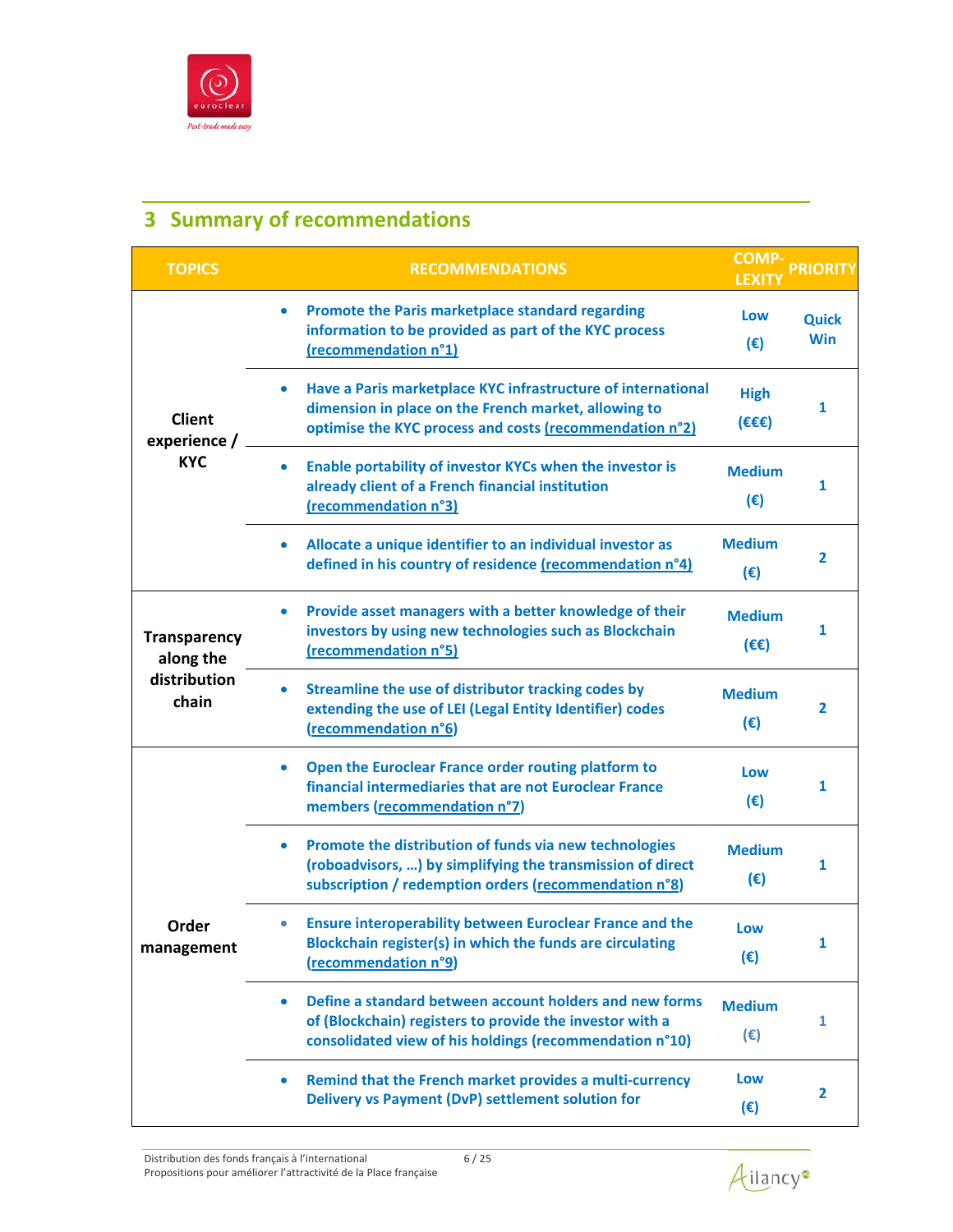

|                     | subscription / redemption orders via the ICSD<br>infrastructures (recommendation n°11)                                                                                                                                        |                                        |                     |
|---------------------|-------------------------------------------------------------------------------------------------------------------------------------------------------------------------------------------------------------------------------|----------------------------------------|---------------------|
|                     | Enrich the Euroclear France order routing platform with<br>$\bullet$<br>switch type orders (recommendation n°12)                                                                                                              | <b>Medium</b><br>$(\epsilon \epsilon)$ | 2                   |
|                     | Lift the obligation to retain physical documents, as<br>$\bullet$<br>required by the anti-money laundering law, when the<br>subscription comes through a French financial intermediary<br>(recommendation n°13)               | Low<br>$(\epsilon)$                    | Quick<br><b>Win</b> |
|                     | Provide the asset management company with the<br>$\bullet$<br>possibility to inform shareholders of changes affecting the<br>fund via electronic bearer letters (Lettres-au-Porteur) or on<br>a website (recommendation n°14) | Low<br>$(\epsilon)$                    | Quick<br><b>Win</b> |
| <b>Other topics</b> | Promote the use of funds as collateral on the Euroclear<br>۰<br>triparty infrastructure and for margin calls with CCPs<br>(recommendation n°15)                                                                               | Low<br>(€)                             | 2                   |
|                     | <b>Opportunity study on the implementation of a Paris</b><br>۰<br>marketplace repository for bearer letters, CAs and other<br>market data, by using new technologies such as Blockchain<br>(recommendation n°16)              | <b>High</b><br>(€€€)                   | 2                   |

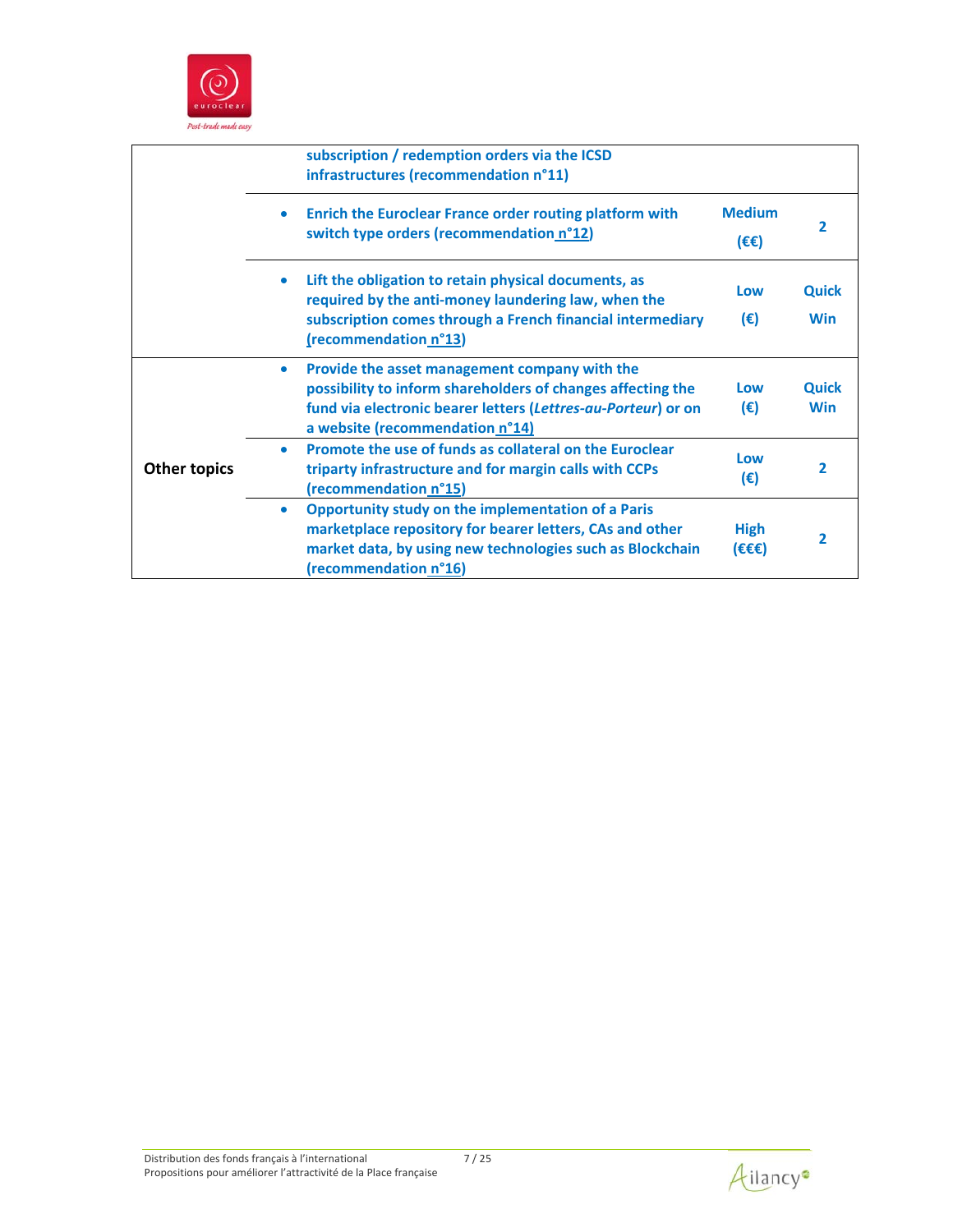

## **4 Presentation of the recommendations**

### **4.1 CLIENT EXPERIENCE / KYC**

#### **Objectives:** • Reduce subscription time for foreign investors and promote the use of French funds compared to Luxembourg funds. **Need/opportunity:**  • Foreign investors overestimate the French market's KYC constraints compared to other markets. • The definition of standards regarding the content of KYC and documents to collect is ongoing at international level as part of the different initiatives. **Current situation:** • The existing marketplace standard is unknown at international level. **Recommendation n°1: Promote the Paris marketplace standard regarding information to be provided as part of the KYC process** • Evaluate the need to update this standard in line with regulatory developments. • Promote the development of European standards supported by the different associations and relevant regulators, if applicable (coordination challenge between the different initiatives in terms of KYC/ AML standardisation, at domestic and international level) **ROI elements:** No regulatory or IT development required for this topic. **Schedule of work** Positioning / promoting the Paris marketplace standard as of Q2 2018. **QW Low (€) As of Q2 2018**

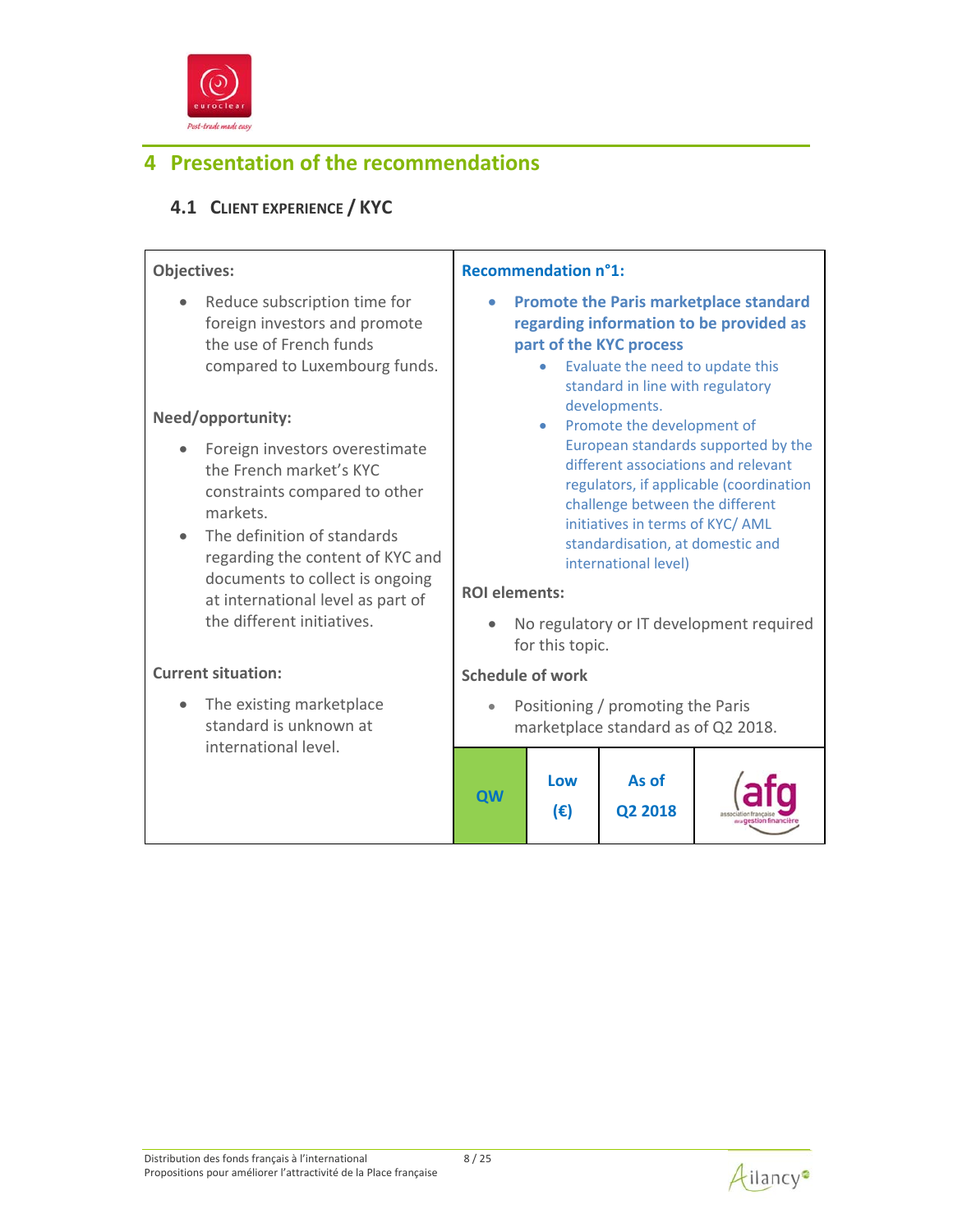

• Decrease legal KYC obligation costs by putting information together.

#### **Need/opportunity:**

- The costs linked to the processing of investor KYCs are very high for asset management companies and investors as the processes are burdensome and often redundant between institutions.
- The KYC process is not a differentiating factor between players and generates significant penalty risks.

#### **Current situation:**

- There is no cost-pooling infrastructure in place on the French market.
- Several initiatives have been started in this field or are currently in testing phase.

#### **Recommendation n°2:**

- **Have a Paris marketplace KYC infrastructure of international dimension in place on the French market, allowing to optimise the KYC process and costs**
	- Leverage the ongoing international initiative to take the functional and governance expectations of the French market into account, or launch an initiative at French level that can be combined with international initiatives.
	- Have a strong level of engagement from the French market to ensure the success of this infrastructure.
	- Respond to key challenges linked to regulatory compliance, process digitalisation, confidentiality management, interoperability and business model consistency.

#### **ROI elements :**

- The implementation of a Paris marketplace infrastructure is complex in terms of governance and Ops & IT model.
- The repository model facilitates access to documentation and does not require any regulatory prerequisite, as the access to information is provided by the issuer. There is no KYC portability in this model; each institution is responsible for its risk matrix.

#### **Schedule of work**

• Institutions need to share their analyses with their industry associations to allow the Paris marketplace to take position on the model to adopt.

| D1 |
|----|
|----|

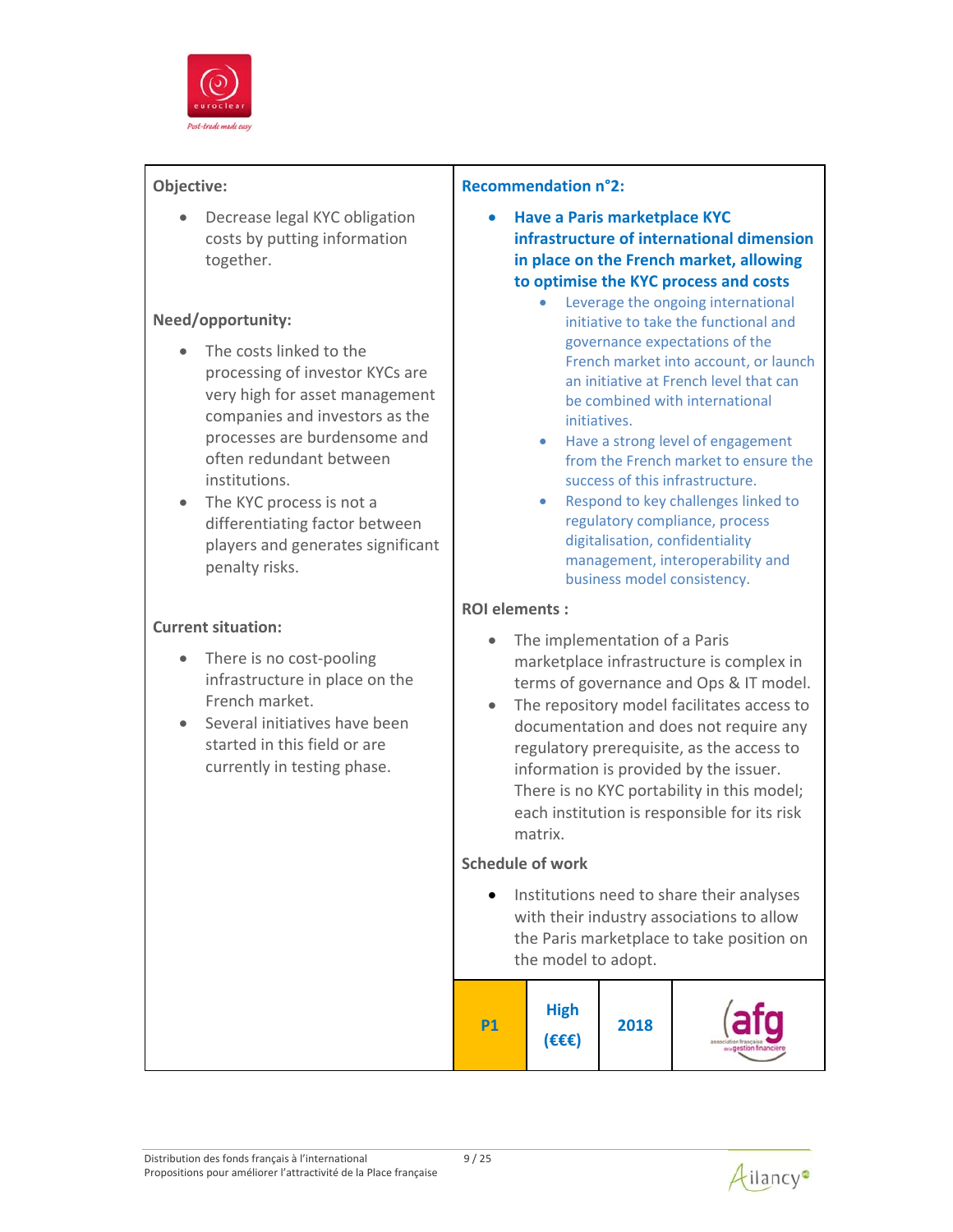

| <b>Objectives:</b>                                                                                                                                  | <b>Recommendation n°3:</b>                                                                                                                                                                                                                                                      |  |  |
|-----------------------------------------------------------------------------------------------------------------------------------------------------|---------------------------------------------------------------------------------------------------------------------------------------------------------------------------------------------------------------------------------------------------------------------------------|--|--|
| Decrease KYC costs and reduce<br>constraints for investors.<br>Need/opportunity:<br>Duplication of KYC costs between<br>institutions due to missing | <b>Enable portability of investor KYCs when</b><br>$\bullet$<br>the investor is already client of a French<br>financial institution.<br>The clarification of each player's<br>liability regime is a key success factor.<br>Leverage the approaches<br>implemented by the FATCA. |  |  |
| portability of controls performed                                                                                                                   | <b>ROI</b> elements:                                                                                                                                                                                                                                                            |  |  |
| by other institutions.<br><b>Current situation:</b><br>Not available                                                                                | Topic requiring a regulatory development.<br>$\bullet$<br>Foresee process and tool adaptation costs<br>$\bullet$<br>for the transfer of data between<br>institutions.                                                                                                           |  |  |
|                                                                                                                                                     | <b>Schedule of work</b>                                                                                                                                                                                                                                                         |  |  |
|                                                                                                                                                     | Topic to be analysed with the regulator in<br>T1 2018.                                                                                                                                                                                                                          |  |  |
|                                                                                                                                                     | <b>Medium</b><br><b>T1</b><br>P1<br>(€)<br>2018                                                                                                                                                                                                                                 |  |  |



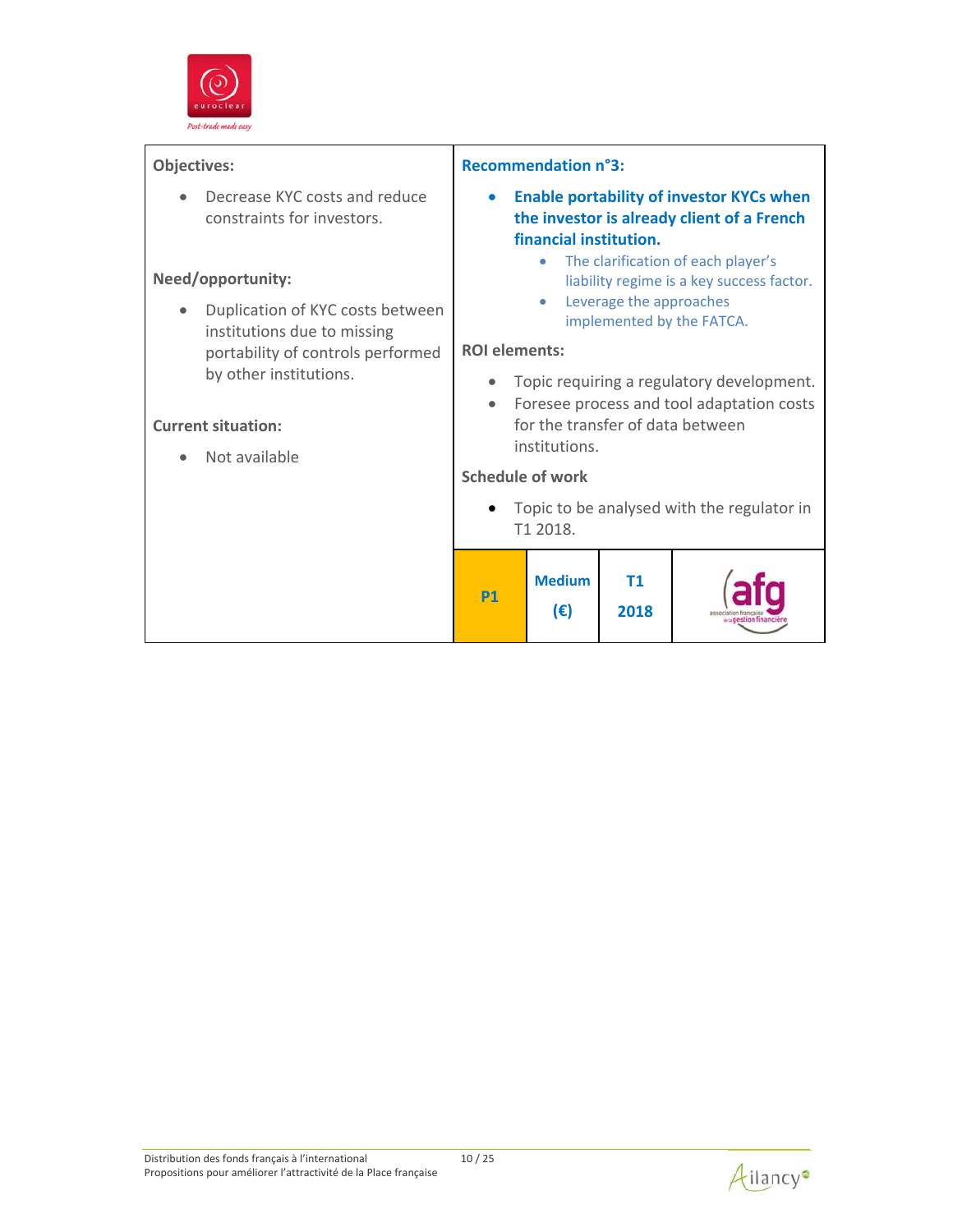

| Objectives:                                                                                       | <b>Recommendation n°4:</b>                                                                                                                                                                                                                              |
|---------------------------------------------------------------------------------------------------|---------------------------------------------------------------------------------------------------------------------------------------------------------------------------------------------------------------------------------------------------------|
| Increase transparency along the<br>distribution chain.                                            | Allocate a unique identifier to an<br>individual investor as defined in his<br>country of residence.<br>Leverage European directives such as<br>$\bullet$                                                                                               |
| <b>Need/Opportunity:</b>                                                                          | the Shareholder rights or MIF2                                                                                                                                                                                                                          |
| Facilitate reconciliations<br>performed by issuers in case of<br>multi-bank individual investors. | Directive, which set out unique<br>identification rules for individual<br>investors (e.g. CONCAT for France as<br>part of MIF2).                                                                                                                        |
|                                                                                                   | <b>ROI elements:</b>                                                                                                                                                                                                                                    |
| <b>Current situation:</b>                                                                         | Topic requiring a regulatory development.                                                                                                                                                                                                               |
| To be developed                                                                                   | Variable IT investments depending on the<br>standard used for database upgrades and<br>data transfers.                                                                                                                                                  |
|                                                                                                   | <b>Schedule of work</b>                                                                                                                                                                                                                                 |
|                                                                                                   | Analyse the topic with the regulator and<br>define the standard retained in 2018.<br>Analyse impacts on account holders<br>(natural persons).<br>Analyse implementation possibility in<br>2019 depending on the complexity of the<br>retained standard. |
|                                                                                                   | <b>Medium</b><br>2019<br>P <sub>2</sub><br>$(\epsilon)$                                                                                                                                                                                                 |

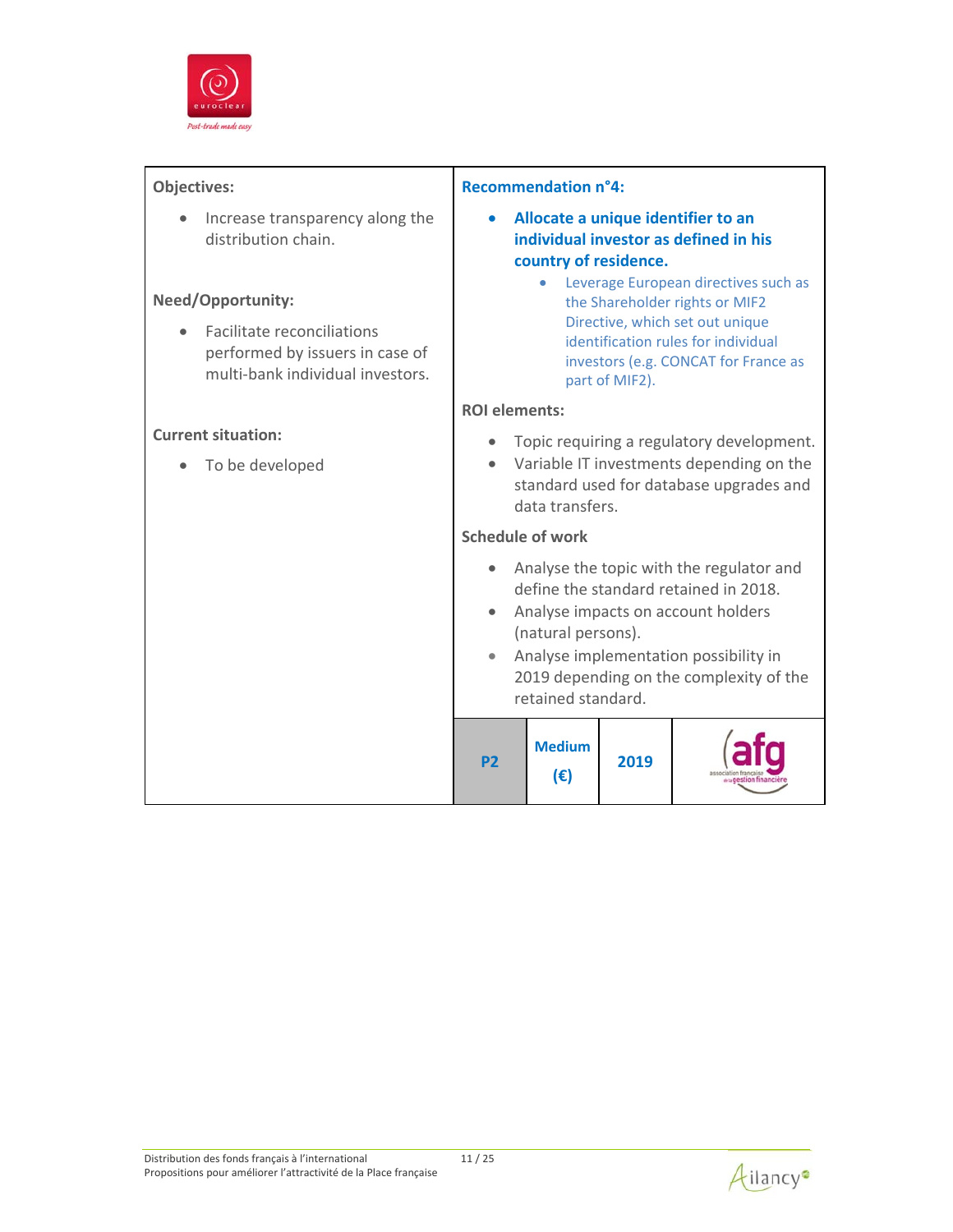

#### **4.2 TRANSPARENCY ALONG THE DISTRIBUTION CHAIN**

#### **Objectives**

• Increase transparency along the distribution chain.

#### **Need/opportunity:**

- On the long term and/or for some investors, asset management companies would like to have complete and continuous information about:
	- The identity of end clients, including "regulatory" information (record keeping account opening), and business information on the client (profile, investment objectives …).
	- The intermediary chain the client goes through (order placing, securities holding …) to improve calculation and follow‐up of retrocessions.
	- The positions held by each investor at global and French financial institution level, to improve management of retrocessions and CAs on funds.
	- All of this information combined should also increase the knowledge of investment behaviours/strategies in order to assess the impacts on fund liquidity (mandatory for Money Market Funds).

#### **Recommendation n°5:**

- **Provide asset managers with a better knowledge of their investors by using new technologies such as Blockchain.** 
	- The *Transparence* initiative announced by Euroclear end December 2017, which aims at upgrading the BRN (*nominatif intermédié*) and TPI (*identification des porteurs*) channels, falls under the scope of this recommendation. If a new operational and technical model is defined, a strong business case is required to justify such an investment.
	- Leverage new technologies, such as Blockchain, to facilitate sharing and access to investor information between account holders and issuers.
	- As part of the distribution agreements, reflect on tailored incentives to extend the scope of client information exchanged between Distributors and Producers.
	- Enable asset management companies to better know their investors, they need to have additional stock information to make the following distinctions by position: Pro / Non Pro; Institutional / Natural Person; CSP, age.
	- For aggregated orders transmitted by distributors, asset management companies need to have an additional information flow, separate from the subscription / redemption order, which provides the following details by investor: investor identifier (LEI, CONCAT…), quantity, direction, distribution path.
	- For portfolio transfers, be able to send tracking information.
	- Analyse the possibility to provide asset management companies, for a given product category, with the average and market statistics regarding the fund evolution, to have a view on their allocation.

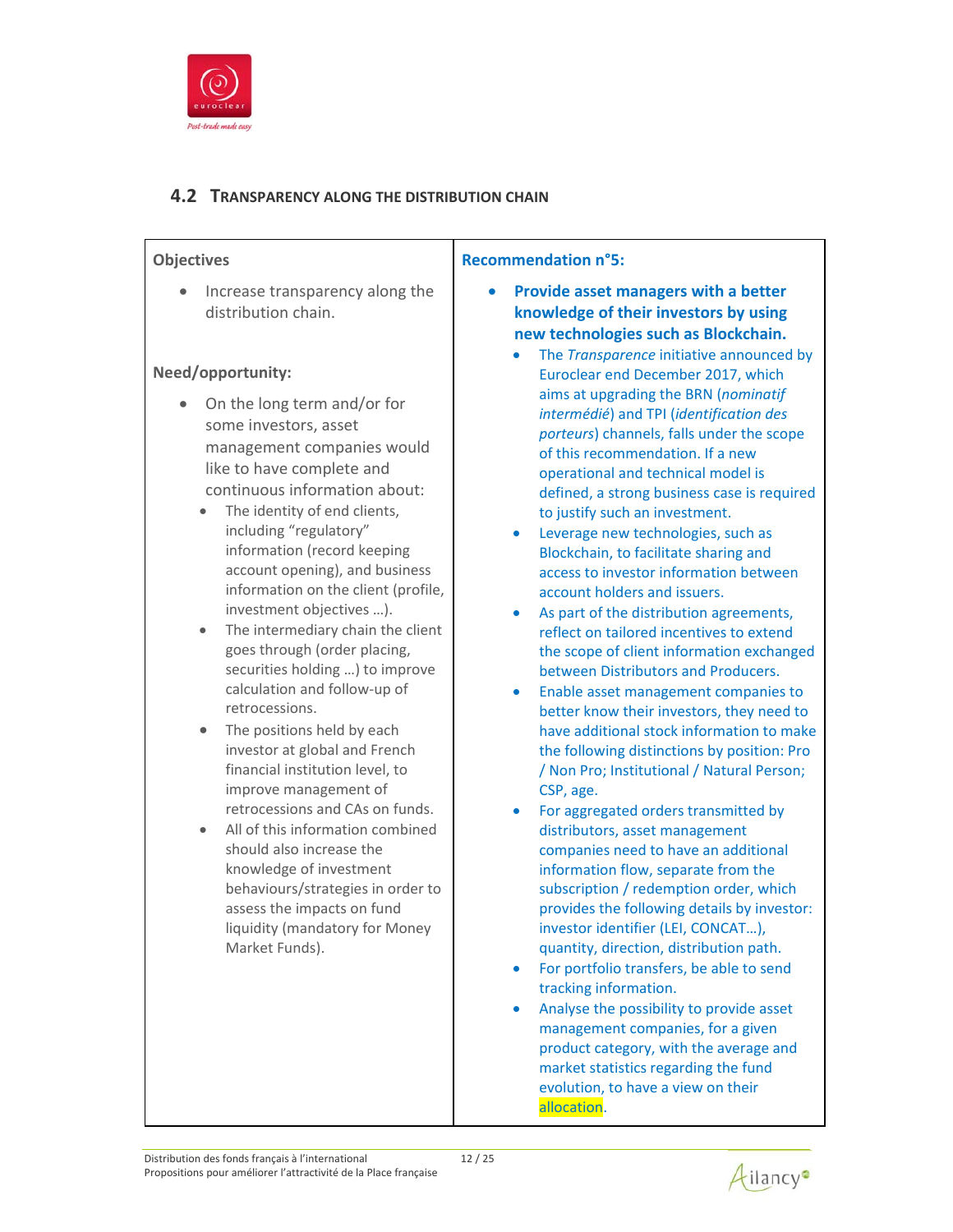

#### **Current state :**

- $\bullet$  It is difficult to reflect this information in the current context due to the different coexisting models (distribution, holding of positions). This results in fragmented information available depending on the different value chain levels:
	- Depending on the distribution model (direct, intermediary), the transparency along the distribution chain is very different. It is currently not possible to transfer detailed information end‐to‐end via the intermediary distribution.
	- Depending on the position holding model (bearer, administered registered, pure registered form), the investor identification process is particularly complex, except for the pure registered form via the TPI process.
	- The possibility for foreign investors to hold their securities as nominee via the registered intermediary concept makes it difficult to look further up the asset holding chain.
- **The current BRN and TPI channels are complex and do not meet player expectations in terms of operational and cost efficiency in order to enable its wider use in the fund industry.**

#### **ROI elements:**

- IT investments are required to upgrade existing or implement new tools to replace the BRN and TPI channels. A solid business case is a key success factor of this initiative.
- No prerequisite required at regulatory level. The initiative falls under the scope of the planned Shareholders Rights Directive implementation.
- A new business model has to be defined to replace the BRN and TPI business models and expected volumes.

#### **Planning aspects:**

• The "Transparence" initiative will be launched by Euroclear in Q1 2018 in cooperation with the Paris marketplace players. The target solution will be designed during the first half of 2018.



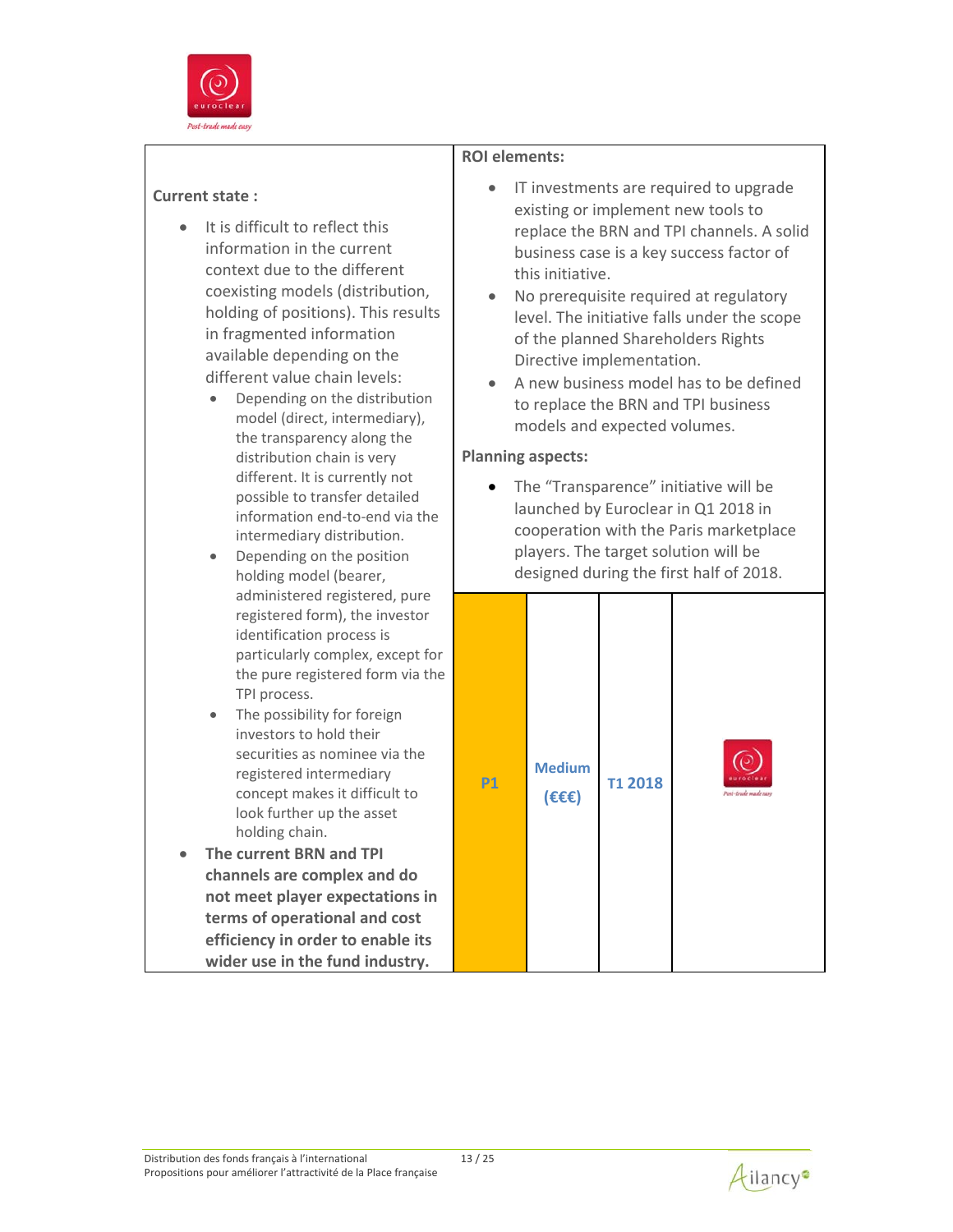

• Simplify the order tracking.

#### **Need/opportunity:**

 BIC1 codes raise a number of concerns in terms of reliability.

#### **Current state:**

- Today, orders are tracked via BIC/BIC 1 codes or so‐called bilateral references specific to each asset management company.
- The use of LEI codes provides an opportunity to streamline and simplify data management.

#### **Recommendation n°6:**

- **Streamline the use of distributor tracking codes by extending the use of LEI (Legal Entity Identifier) codes**
	- In case of 1 to 1 correspondence between the BIC and LEI code, preference should be given to the LEI code.
	- **•** If the BIC1 includes a higher level of granularity than the LEI, the LEI and the BIC1 should be sent.

#### **ROI elements:**

- No regulatory prerequisite.
- Project costs mainly linked to setting and testing on the depository side.
- Collective AFG-AFTI actions required to enable a better tracking.

#### **Schedule of work:**

- Recommended start of work: T2 2018.
- Recommended implementation: 2019.

| n To | Low<br>۱€۱ | 2019 | La dynamique du post-marché |
|------|------------|------|-----------------------------|
|------|------------|------|-----------------------------|

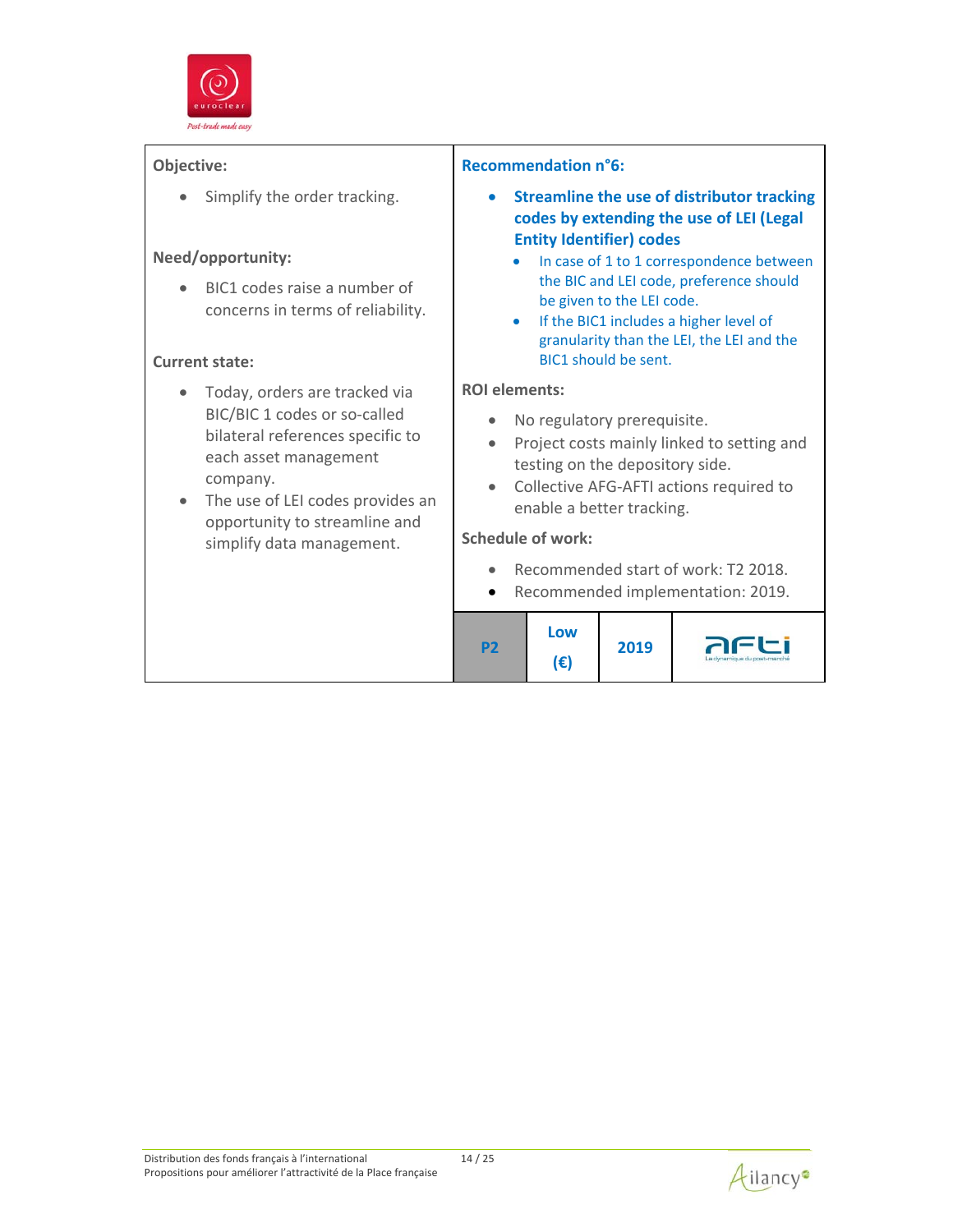

## **4.3 ORDER MANAGEMENT**

| Objective:                                                                                                                                                                                                                                                                                                                                                                                              | <b>Recommendation n°7:</b>                                                                                                                                                                                                                                                                                                                                                                                                                                                                                                                                                                                                               |                     |                        |                                                                                                                                  |
|---------------------------------------------------------------------------------------------------------------------------------------------------------------------------------------------------------------------------------------------------------------------------------------------------------------------------------------------------------------------------------------------------------|------------------------------------------------------------------------------------------------------------------------------------------------------------------------------------------------------------------------------------------------------------------------------------------------------------------------------------------------------------------------------------------------------------------------------------------------------------------------------------------------------------------------------------------------------------------------------------------------------------------------------------------|---------------------|------------------------|----------------------------------------------------------------------------------------------------------------------------------|
| Reduce constraints for investors.                                                                                                                                                                                                                                                                                                                                                                       |                                                                                                                                                                                                                                                                                                                                                                                                                                                                                                                                                                                                                                          |                     |                        | <b>Open the Euroclear France order routing</b><br>platform to financial intermediaries that<br>are not Euroclear France members. |
| Need/opportunity:<br>If a foreign investor has only one<br>securities account with its local<br>bank that is a Target 2 Securities<br>member, this bank must have a<br>cash correspondent in France<br>that is a Euroclear France<br>member.<br>The order placing and settlement<br>flow becomes complex due to<br>the several intervening parties<br>and results in additional cut-off<br>constraints. | Define and validate the standards and<br>$\circ$<br>rules the intermediary should comply<br>with from a contractual, operational<br>and technical point of view.<br>Perform a preliminary in-depth<br>$\circ$<br>analysis of the model to ensure the<br>adequacy of the risk framework and<br>to have a good definition and<br>understanding of the responsibilities<br>of the players involved.<br><b>ROI</b> elements:<br>No IT investment required for the current<br>platform clients. Foresee project costs for<br>non-members who wish to connect.<br>No regulatory prerequisite.<br>Main project costs linked to the<br>$\bullet$ |                     |                        |                                                                                                                                  |
| <b>Current situation:</b>                                                                                                                                                                                                                                                                                                                                                                               |                                                                                                                                                                                                                                                                                                                                                                                                                                                                                                                                                                                                                                          |                     |                        |                                                                                                                                  |
| <b>Only Euroclear France members</b><br>have access to the order routing<br>platform.                                                                                                                                                                                                                                                                                                                   |                                                                                                                                                                                                                                                                                                                                                                                                                                                                                                                                                                                                                                          | to connect.         |                        | contractual nature and onboarding on the<br>side of Euroclear France and of the<br>foreign financial intermediaries who wish     |
|                                                                                                                                                                                                                                                                                                                                                                                                         | <b>Schedule of work</b>                                                                                                                                                                                                                                                                                                                                                                                                                                                                                                                                                                                                                  |                     |                        |                                                                                                                                  |
|                                                                                                                                                                                                                                                                                                                                                                                                         |                                                                                                                                                                                                                                                                                                                                                                                                                                                                                                                                                                                                                                          | Q3 2018.            |                        |                                                                                                                                  |
|                                                                                                                                                                                                                                                                                                                                                                                                         | P1                                                                                                                                                                                                                                                                                                                                                                                                                                                                                                                                                                                                                                       | Low<br>$(\epsilon)$ | Q <sub>3</sub><br>2018 |                                                                                                                                  |

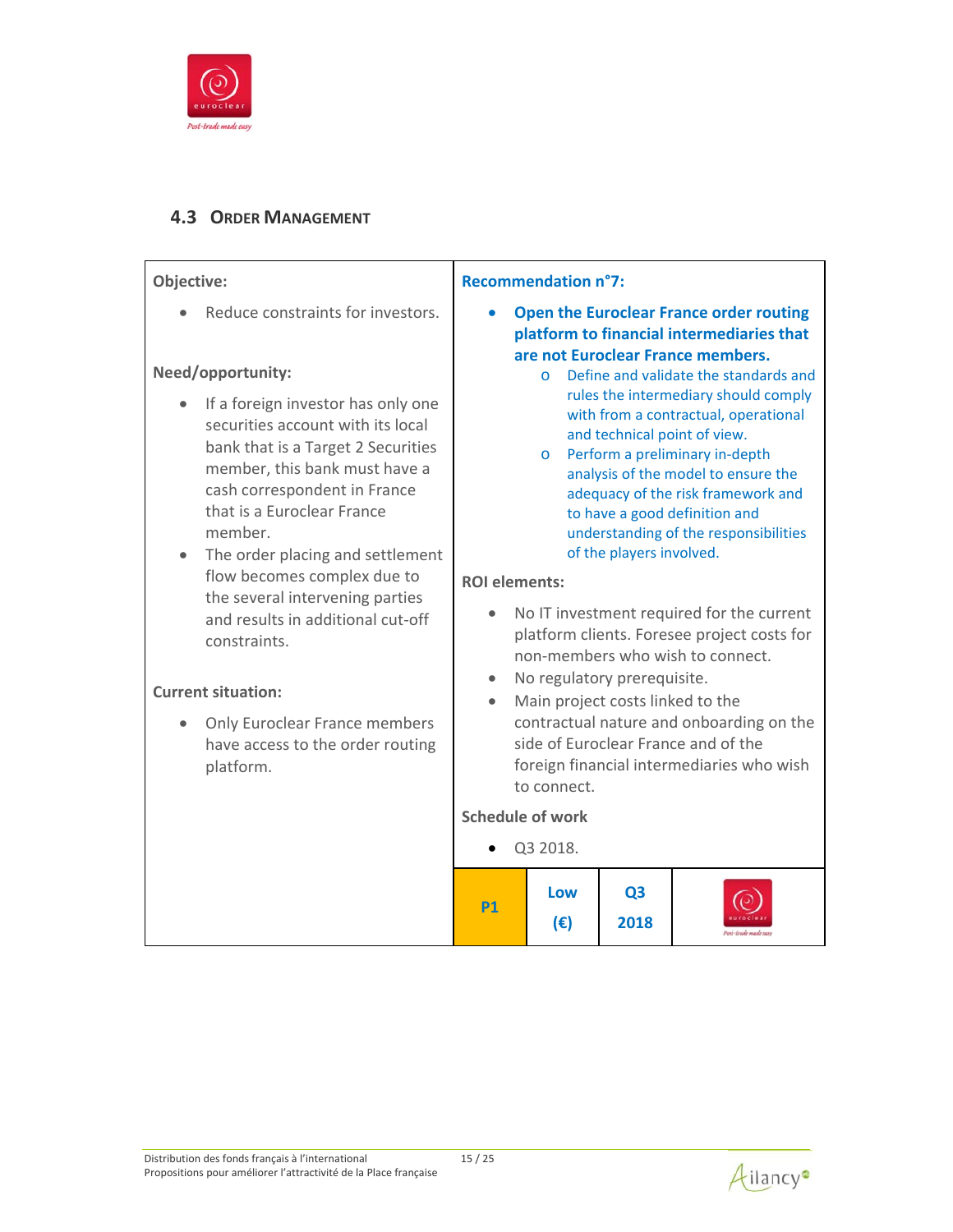

• Reduce constraints for investors.

#### **Need/opportunity:**

• The digital solutions currently offered by aggregators and roboadvisors do not allow the creation of client orders (contrary to what payment initiators will soon be able to do for cash transfers in the framework of DSP2).

#### **Current situation:**

• Retail clients need to place their S/R orders with the different account holders and insurers.

#### **Recommendation n°8:**

- **Promote the distribution of funds via new technologies (roboadvisors …) by simplifying the transmission of direct subscription / redemption orders.**
	- Simplify the implementation of digital solutions available for subscribers to place an order, pay via a digital platform (via BC), and finalise the transaction via their usual intermediary (life insurer or custodian (French financial institution) by separating the S / R flows from the delivery of the funds.
	- Allow distributors that are not Euroclear France members to send subscriptions directly on behalf of their clients to the central intermediary.
	- For investors wishing to book their securities with the French financial institution in bearer or administered registered form, sending a settlement instruction (IRL) to the French financial institution will allow a realignment with the central intermediary on a DVP basis (model used on the equity channel).
	- Analyse the impact of multiplying direct orders (scope and conditions for central intermediaries and French financial institutions, in particular in terms of controls) to ensure continuity of the industry model.

#### **ROI elements:**

- No regulatory prerequisite.
- Project costs linked to settings and testing.

#### **Schedule of work**

| As of Q2 2018. |                     |      |  |  |  |  |
|----------------|---------------------|------|--|--|--|--|
|                | <b>Medium</b><br>IЭ | 2018 |  |  |  |  |

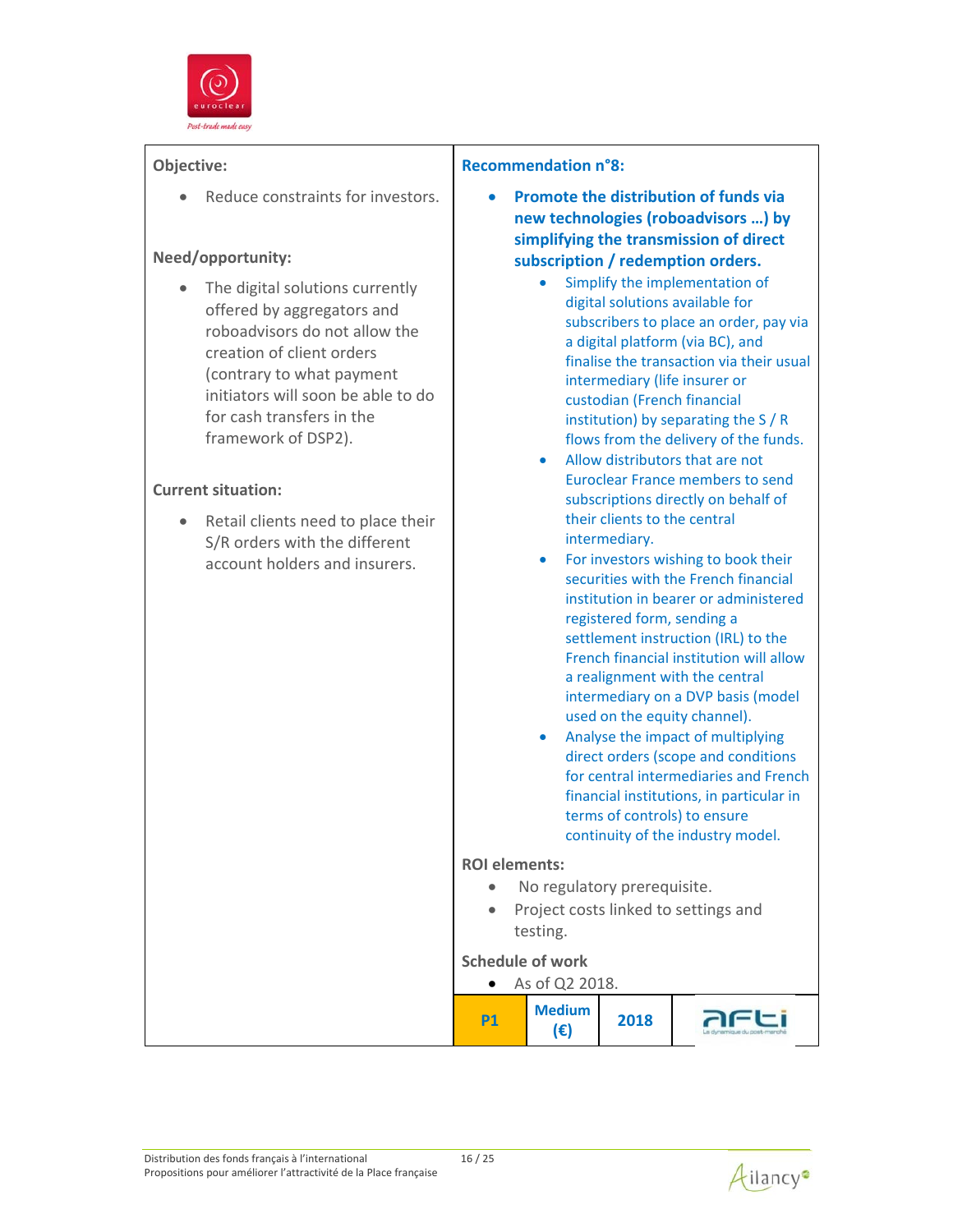

• Make every fund independent from the circulation model.

#### **Need/opportunity:**

- According to ongoing Blockchain technology‐based initiatives, the record keeping must be in registered form, which means that the entire issue must be on Blockchain.
- As a result, it is not legally and technically possible to combine, for a same fund, a movement of fund shares in Blockchain and in the CSD.
- The multiplication of registers is a source of complexity and increases IT and operational costs.

#### **Current situation:**

To be developed

#### **Recommendation n°9:**

- **Ensure interoperability between Euroclear France and the Blockchain register(s) in which the funds are circulating.**
	- **Euroclear France will implement a new** account nature dedicated to securities circulating in blockchain. This will simplify the reconciliation process between all outstanding securities and the issuance account.

#### **ROI elements:**

- No regulatory prerequisite.
- Project costs mainly linked to settings and testing on the side of Euroclear and the depositories to be able to use a new account nature.
- Preliminary analysis required to limit as much as possible costs such as realignment costs

#### **Launch/implementation schedule:**

• Recommended implementation in Q3 2018.



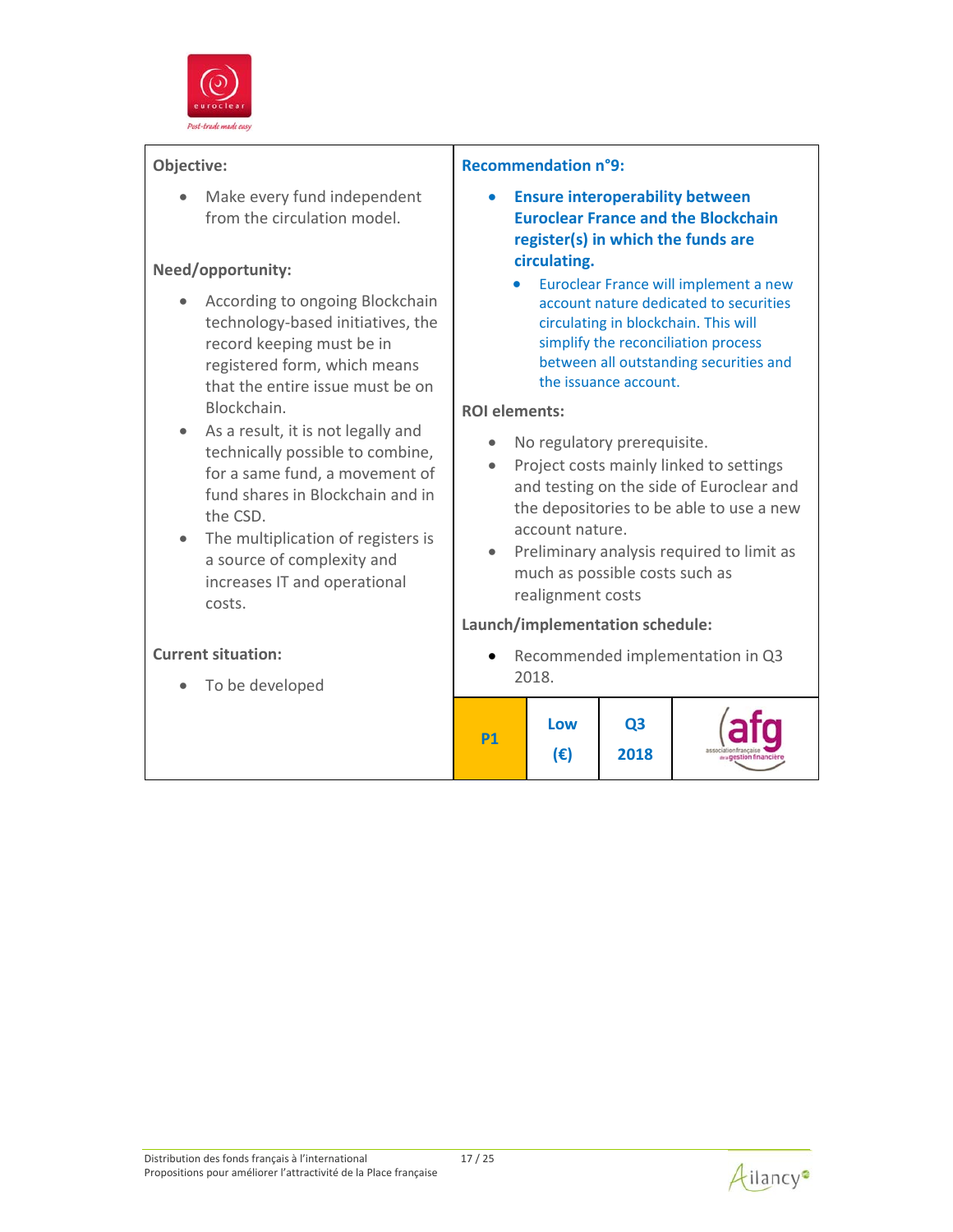

 Enable investors to have a consolidated view of their assets circulating in several registers.

#### **Need/opportunity:**

- Blockchain platforms dedicated to funds foresee the possibility to report the registered position of the funds integrated on Blockchain.
- This requires the investor to have additional specific securities account(s) to those he could otherwise dispose of (saving plan in shares (PEA)).
- Many investors might wish to rely on their account holders to have a consolidated view of their assets (in administered registered form) and include these securities into the PEA tax envelope.

#### **Current situation:**

 The account holder systems and the blockchain record keeping tools are not interfaced.

#### **Recommendation n°10:**

- **Define a standard between account holders and new forms of (Blockchain) registers to provide the investor with a consolidated view of his holdings.**
	- Define the technical conditions to allow securities circulating in a Blockchain register to be incorporated in investor portfolios opened with custodians, namely in the framework of a PEA, to provide the investor with a consolidated view of his assets. The implementation of a technical standard should limit the connection costs between account holders and the different registers in case of multiple registers.
	- Define the legal conditions required to allow securities circulating in Blockchain registers to be reflected in the tools of the account holders.

#### **ROI elements:**

- The legal possibility to use shared registers for the recording of securities should come into force in 2018 (upcoming implementing decree pursuant to law n°2017‐1674 of 8 December 2017).
- The technical implementation between French financial institution and Blockchain registers will require some developments. A standard must be defined to limit the costs linked to multiple registers.

#### **Planning elements:**

• The work should complement the regulatory schedule and meet issuer requirements.

|    | <b>Medium</b> | As   |                             |
|----|---------------|------|-----------------------------|
| P1 | <b>′€€)</b>   | from | La dynamique du post-marché |
|    |               | 2018 |                             |

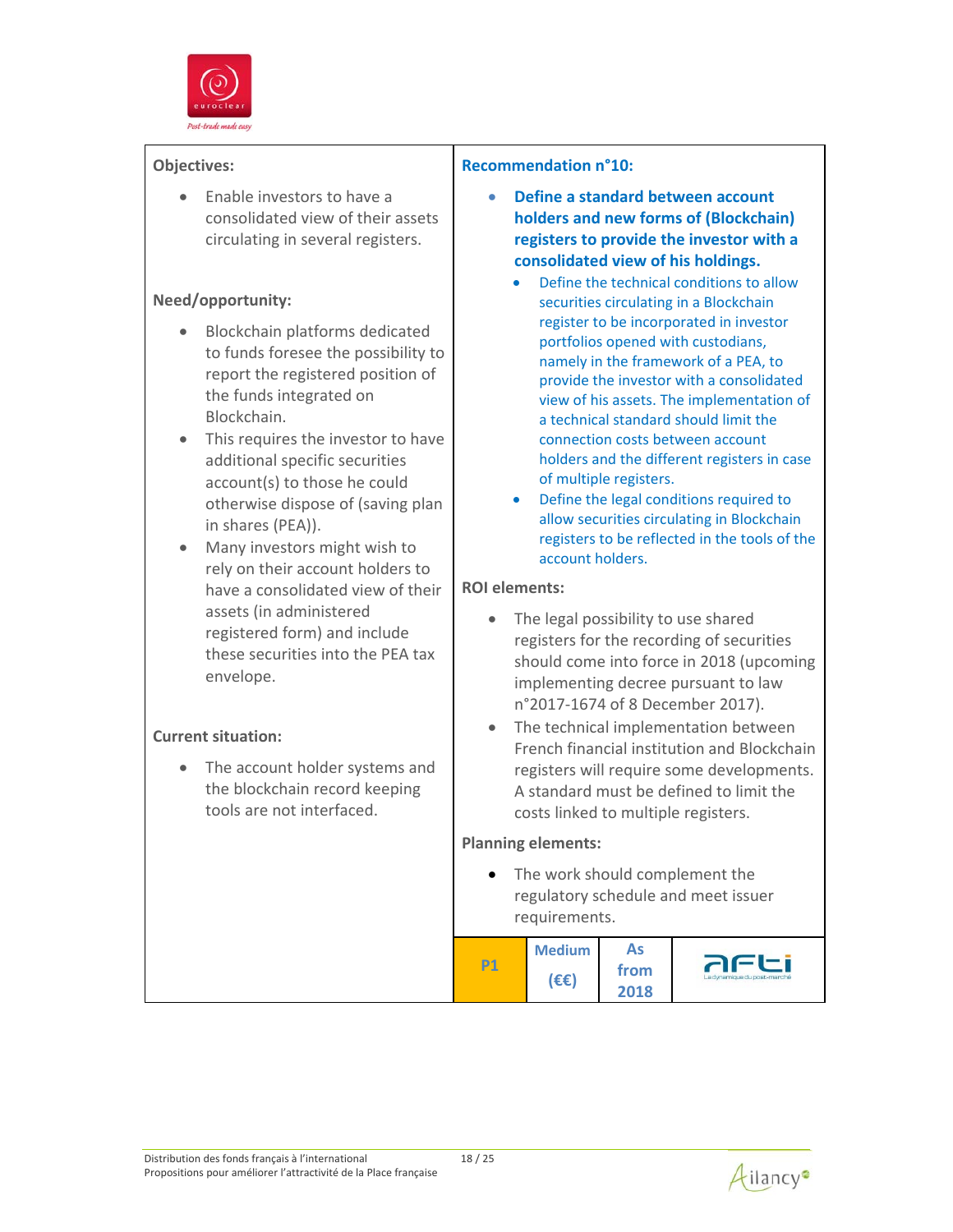

• Simplify the subscription of French funds in non‐euro currencies.

#### **Need/opportunity:**

• Some foreign investors require an end‐to‐end currency process in order to avoid foreign exchange issues.

#### **Current state:**

● Settlement in non-euro currencies takes place outside of the infrastructures via cash movements between the cash correspondents of the issuing agent and the bank of the investor. This process happens separately from the fund share movement

#### **Recommendation n°11:**

 **Remind that the French market provides a multi‐currency Delivery vs Payment (DvP) settlement solution for subscription / redemption orders via the ICSD infrastructures.**

#### **ROI elements:**

- No regulatory prerequisite.
- Project costs and schedule to be defined on a case‐by‐case basis depending on institutions wishing to provide this possibility to their clients.

#### **Schedule of work**

S1 2018

| S <sub>1</sub><br>Low<br>euroclear<br><b>P2</b><br>$(\epsilon)$<br>2018<br>Post-trade made easy |  |
|-------------------------------------------------------------------------------------------------|--|
|-------------------------------------------------------------------------------------------------|--|

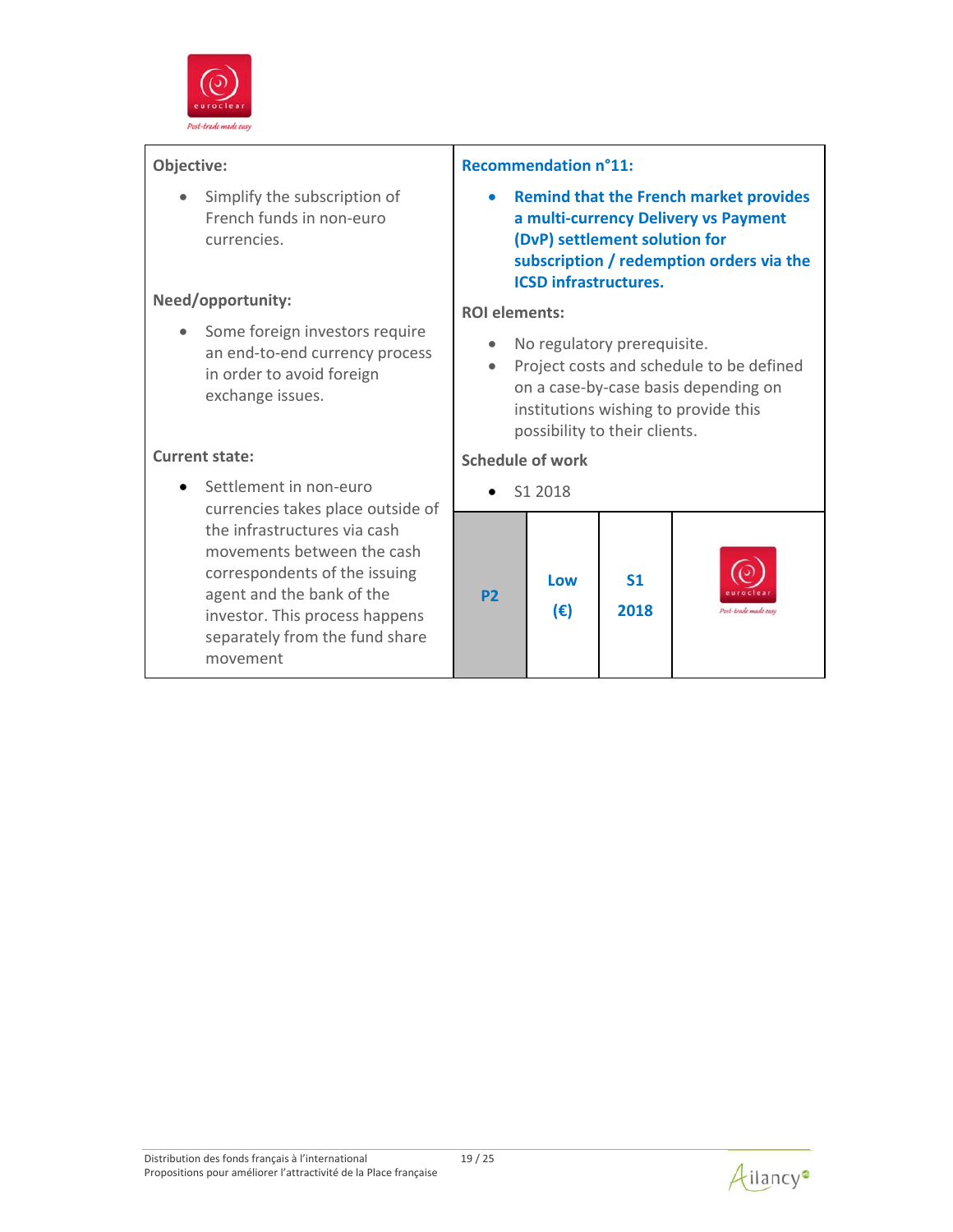

• Improve competitiveness compared to possible practices on Luxembourg funds.

#### **Need/opportunity:**

- Switch orders are not referenced in France, mainly because they do not grant any tax advantage to French tax residents.
- This is, however, a standard in Luxembourg that can benefit foreign tax residents in countries providing a specific advantage.

#### **Current situation:**

**ROI elements:** • IT investments required on the side of Not available Euroclear and at French financial institution and central intermediary level. Expected volumes to be documented. **Schedule of work** • Opportunity assessment to be performed in 2018 to identify the nature of the need and required arrangements for a potential implementation in 2019. **Medium** afti **P2 2019 (€€)**

**Recommendation n°12:** 

systems.

 **Enrich the Euroclear France order routing platform with switch type orders.** 

> • In order to be processed as switch orders, Switch type operations must be mentioned in the prospect (subscriptions, redemptions, SRS…): this development should be organised with AMF, for further integration into the automated communication

 Exchanged SWIFT messages should also be fed with this kind of operation by intermediaries, and the French financial institution and central intermediary chains should be

adapted accordingly.

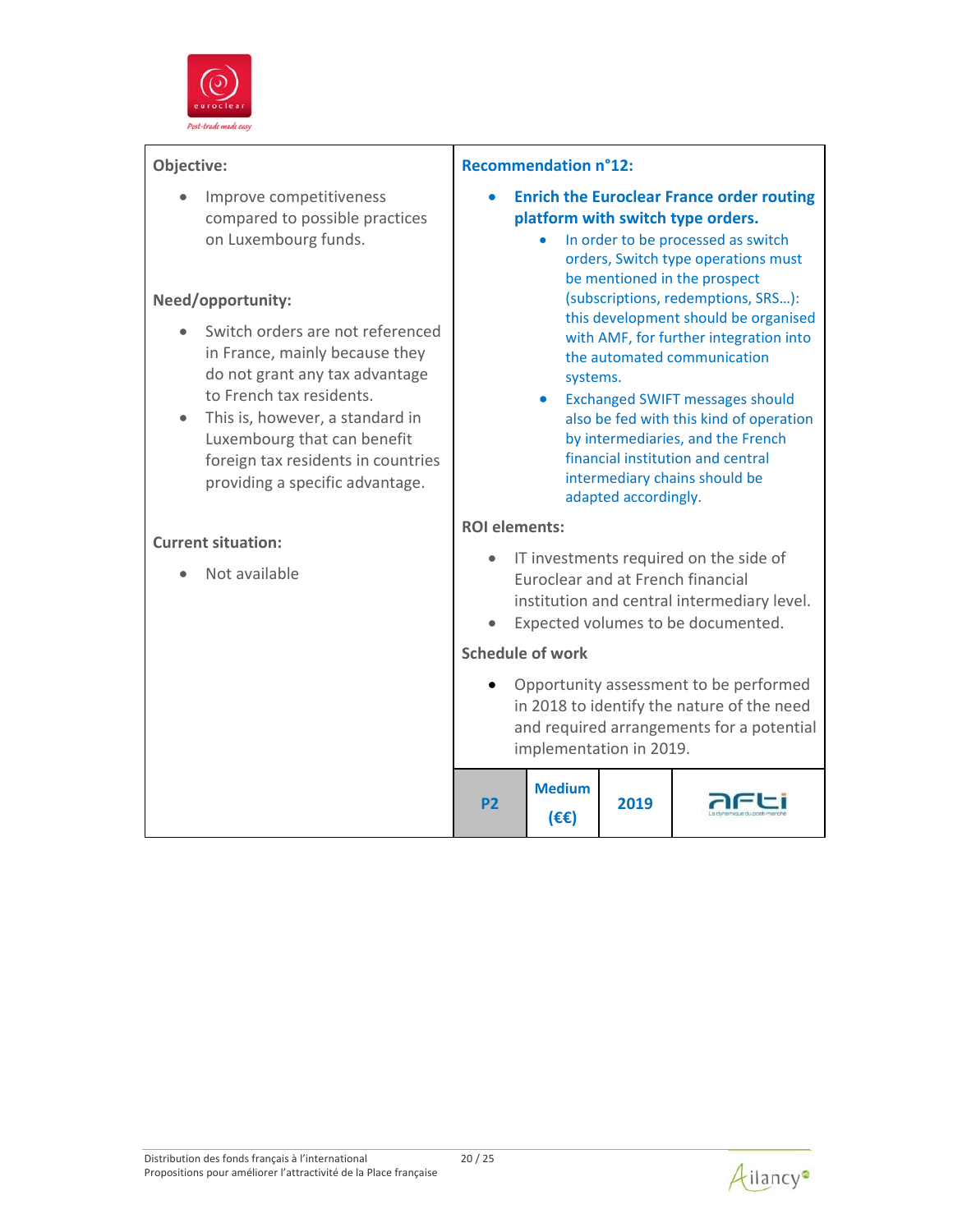

#### **4.4 OTHER TOPICS**

#### **Objective:**

● Reduce costs related to antimoney laundering (AML).

#### **Need/opportunity:**

**Current situation:**

• Not available

- From a client perspective, in particular for corporate and institutional multi‐bank clients, the obligation imposed by AML to systematically communicate certain items is extremely heavy and complex for asset management companies.
- This generates costs linked to duplication and physical retention of identical documents in several institutions.

#### **Recommendation n°13:**

 **Lift the obligation to retain physical documents imposed by the anti‐money laundering law, when the subscription comes through a French financial intermediary.**

#### **ROI elements:**

- Topic requiring a regulatory development.
- Tool adaptation to be foreseen.

#### **Schedule of work**

• This topic has to be analysed with the regulator in T1 2018.



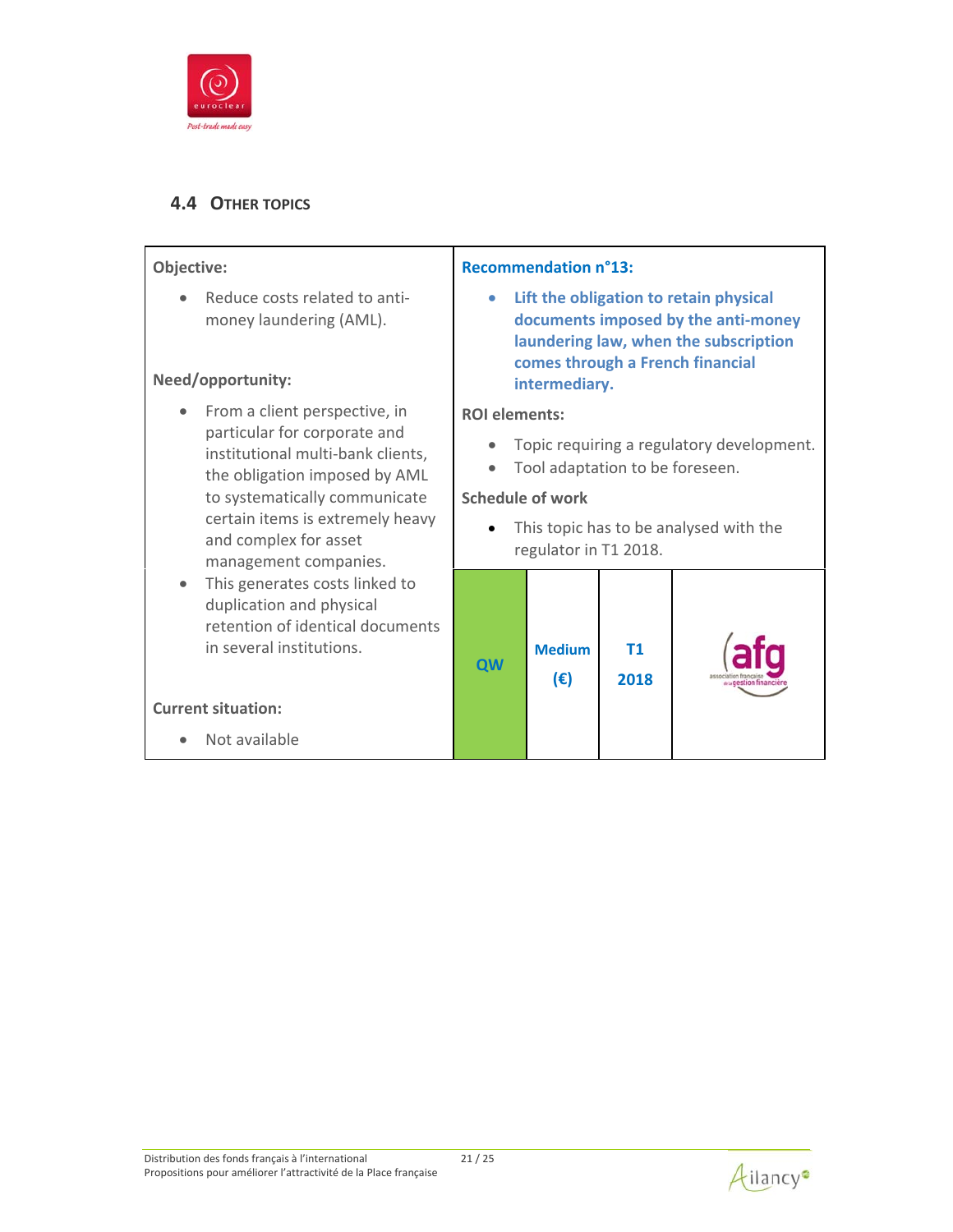

 Reduce maintenance costs for French funds.

#### **Need/opportunity:**

- In a context of digitalisation of interactions between the different players, the methods for informing investors via paper supports are expensive and do not address the current RSE challenges.
- Moreover, the process is not efficient and results in significant delays.

#### **Current situation:**

• Not available

#### **Recommendation n°14:**

- **Provide the asset management company with the possibility to inform shareholders of changes affecting the fund via electronic bearer letters (Lettres‐au‐Porteur (LAP)) or on a website**
	- According to order 2017-1433 of 4 October 2017 related to the dematerialisation of contractual relations in the financial sector, ensure that the regulatory obligation to send LAPs by mail will be limited to specific cases, e.g. when investors explicitly express the wish to receive such information by post.
	- Have the possibility to add the communication means and availability of LAPs in the prospect. These methods could be adapted according to the subscription channel.

#### **ROI elements:**

- Regulatory topic.
- Project costs mainly linked to process adaptation and change management.

#### **Schedule of work**

• This topic must be analysed with the regulator in the course of T1 2018.

|  |  | Low<br>(€) | 2018 |  |
|--|--|------------|------|--|
|--|--|------------|------|--|

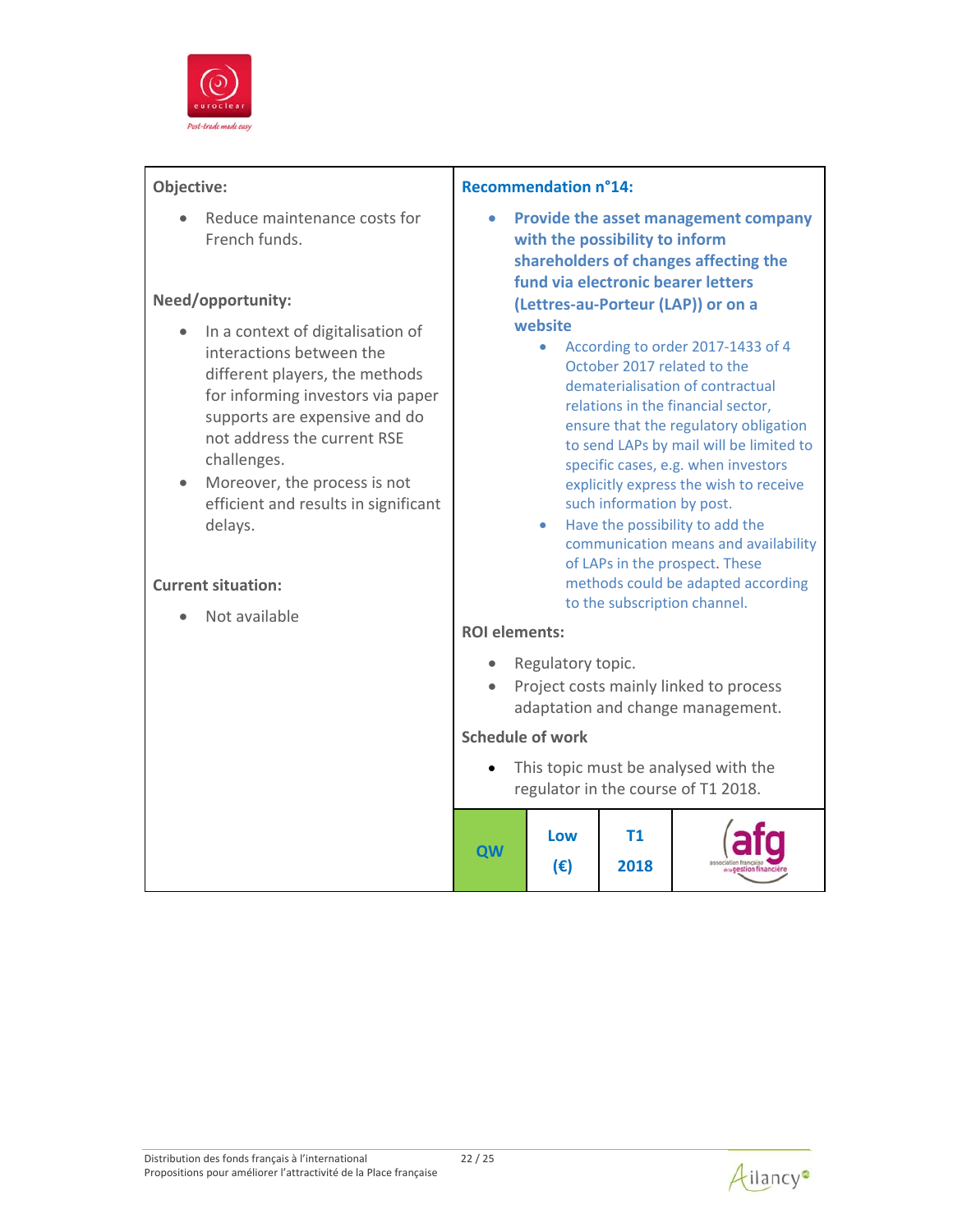

 Gain opportunities for French funds.

#### **Need/opportunity:**

• In a context of raising interest rates and constantly increasing capital requirements, the use of cash collateral is expensive.

#### **Current situation**

• Not available

#### **Recommendation n°15:**

- **Promote the use of funds as collateral on the Euroclear triparty infrastructure and for margin calls with CCPs.**
	- Support the initiative promoted by ACI France AFTB, asset management companies, Elixium and Euroclear France, aiming at leveraging high quality assets present in funds to support bank players' financing needs, by implementing a market of fund eligible as collateral. The visibility given to the funds of this market is likely to foster their collection.
	- Define eligibility conditions for different fund typologies with the counterparties that are likely to accept fund shares as collateral.
	- Develop a good practice guide intended for asset management companies, which lists the eligibility criteria for HQLA funds on the collateral exchange infrastructure and for the collateralisation process with the CCP(s) and Euroclear Bank.

#### **ROI elements:**

- Limited IT Investments (the platform already exists).
- No regulatory prerequisite.
- Change management costs.

#### **Schedule of work**

• This topic has to be analysed with AFG and the regulator as of Q2 2018 **P2 Low (€) As from Q2 2018**

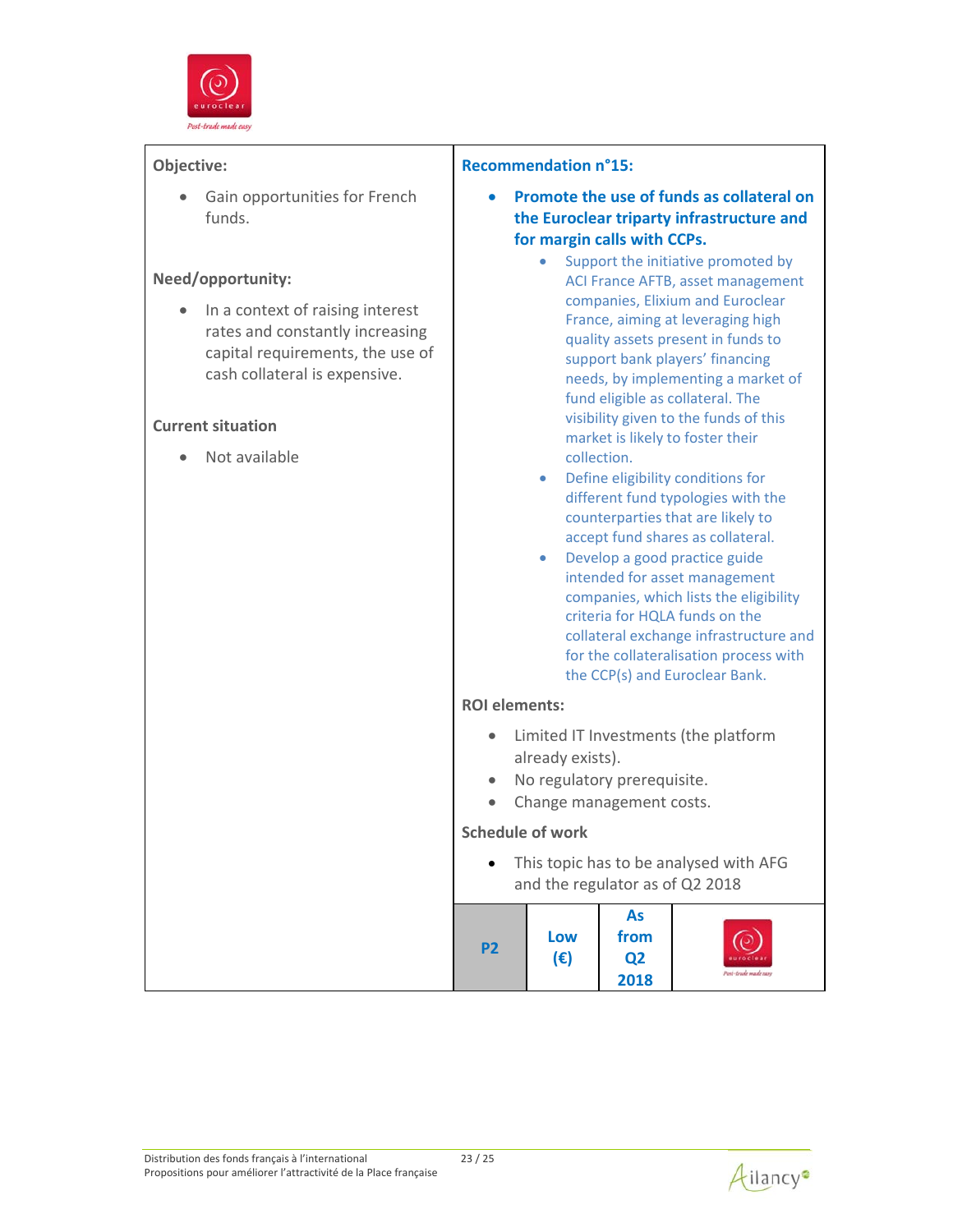

• Reduce maintenance costs for French funds.

#### **Need/opportunity:**

- Significant costs arise for all chain players from collecting market data and making them reliable.
- The misinterpretation of certain operations (tax treatment on CAs …) or the non‐receipt of certain announcements (unlisted securities, foreign securities …) can result in significant operational costs.
- Concerning CAs, such as conditional CAs, issuers have no guarantee that the beneficial owners have all been informed, particularly foreign investors.

#### **Current situation:**

• Players do not have centralised information on critical data for operational activities linked to asset management

#### **Recommendation n°16:**

- **Opportunity study on the implementation of a market place repository for bearer letters, CAs and other market data by using new technologies such as Blockchain.**
	- o Provide a marketplace repository (such as GECO) which is directly fed by issuers to share different types of information with investors (CAs, LAP, security features..).
	- o Allow investors to set up alerts to receive information about changes affecting them.
	- o Have a subscription based alert system available for investors upon request, which sends alerts when an information is modified.

#### **ROI elements:**

- Significant investments are required to implement a Paris marketplace infrastructure.
- Adequate governance and strong engagement needed from issuers to feed information and from users to use such repository to ensure the success of the business model.

#### **Schedule of work**

Feasibility study to be performed by 2019.

| <b>High</b><br>2019<br><b>P2</b><br>$(E \in E)$<br>Post-trude made easy |
|-------------------------------------------------------------------------|
|-------------------------------------------------------------------------|